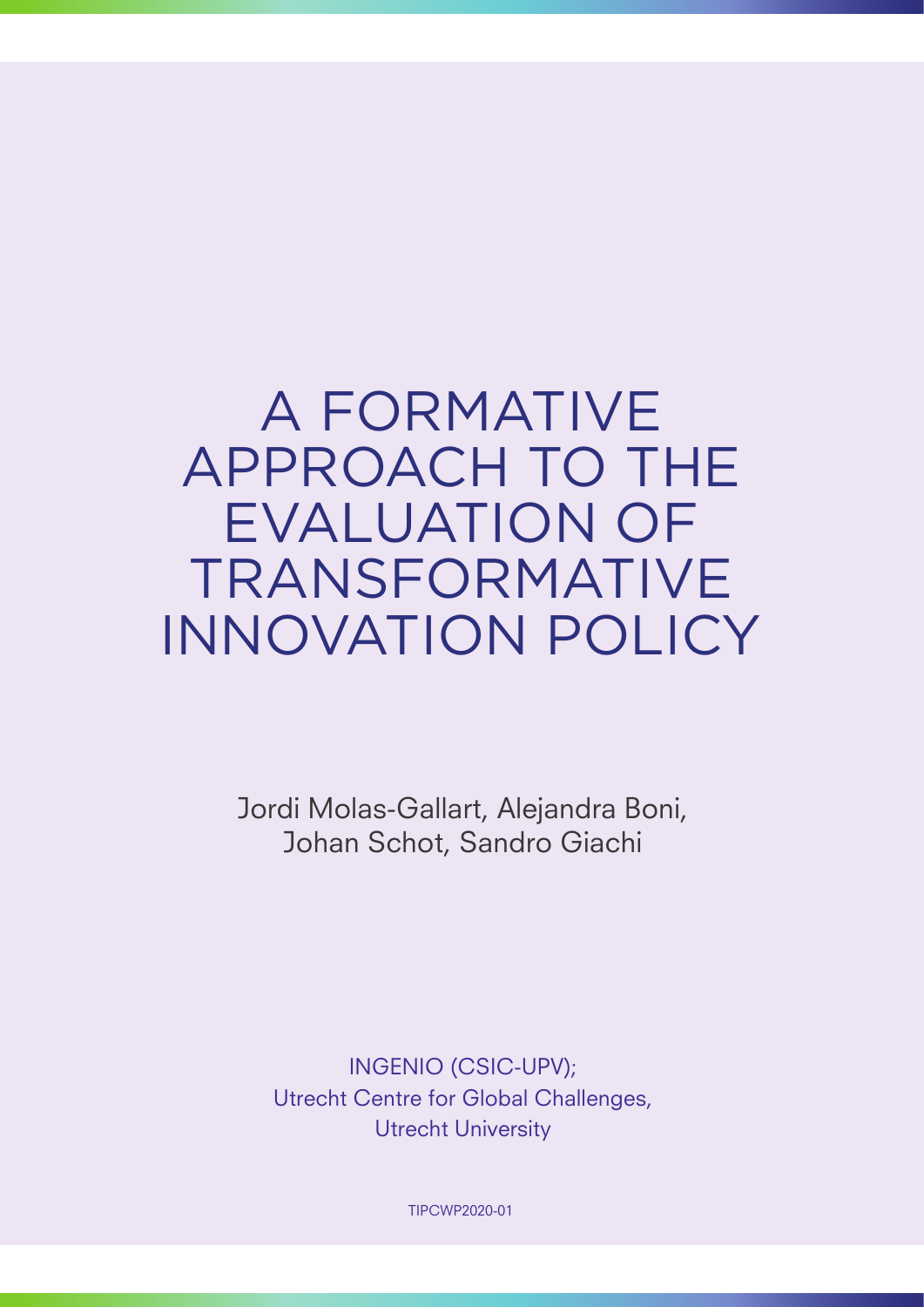To cite this publication as:

Molas-Gallart, J., Boni, A., Schot, J., Giachi, S., 2020, A Formative Approach to The Evaluation Of Transformative Innovation Policy, TIPC Working Paper, TIPCWP 2020-01. Online access: http://www.tipconsortium.net/publication/ a-formative-approach-to-the-evaluation-of-transformative-innovation-policy/

## **A formative approach to the evaluation of Transformative Innovation Policy**

Jordi Molas-Gallart<sup>1</sup>, Alejandra Boni<sup>1</sup>, Johan Schot<sup>2</sup>, Sandro Giachi

( 1 INGENIO (CSIC-UPV); <sup>2</sup>Utrecht Centre for Global Challenges, Utrecht University)

#### Abstract

Transformative Innovation Policies (TIPs) propose that addressing the key challenges currently facing our societies requires profound changes in current socio-technical systems. To leverage such 'socio-technical transitions' calls for a different, broad mix of research and innovation policies, with particular attention being paid to policy experiments. As TIPs diffuse and gain legitimacy they pose a substantial evaluation challenge: how can we evaluate these policy experiments with a narrow geographical and temporal scope, when the final objective is ambitiously systemic? How can we know whether a specific set of policy experiments is contributing to systemic transformation? Drawing on TIPs principles as developed by and applied in the activities of the Transformative Innovation Policy Consortium (TIPC) and on the concept of transformative outcomes, this article develops an approach to the evaluation of TIPs that is operational and adaptable to different contexts.

Keywords: formative evaluation, sustainability transitions, transformative outcomes, flexible Theories of Change

## 1. Introduction

Transformative Innovation Policies (TIPs) propose that addressing the key challenges currently facing our societies requires profound changes in current socio-technical systems (Weber and Rohracher, 2012, Schot and Steinmueller, 2018). To leverage such 'socio-technical transitions' calls for a different, broad mix of research and innovation policies, with particular attention being paid to policy experiments. Following Schot et al. (2019) we will call these Experimental Policy Engagements (EPEs). This notion is introduced to signal that transitions are complex and long term processes that can be modulated through TIPs but not controlled. Such EPEs aim at establishing niche innovations, and then accelerating and embedding them, through processes of upscaling, replication, circulation and institutionalisation leading to the opening up and unlocking of the current socio-technical regime and its substitution for a new one.

As TIPs diffuse and gain legitimacy they pose a substantial evaluation challenge: how can we evaluate EPEs or sets of EPEs with a narrow geographical and temporal scope, when the final objective is ambitiously systemic? How can we know whether a specific set of EPEs has set ourselves up on the way to systemic transformation? The problem we face can be seen as a specific instance of the common "attribution" challenge posed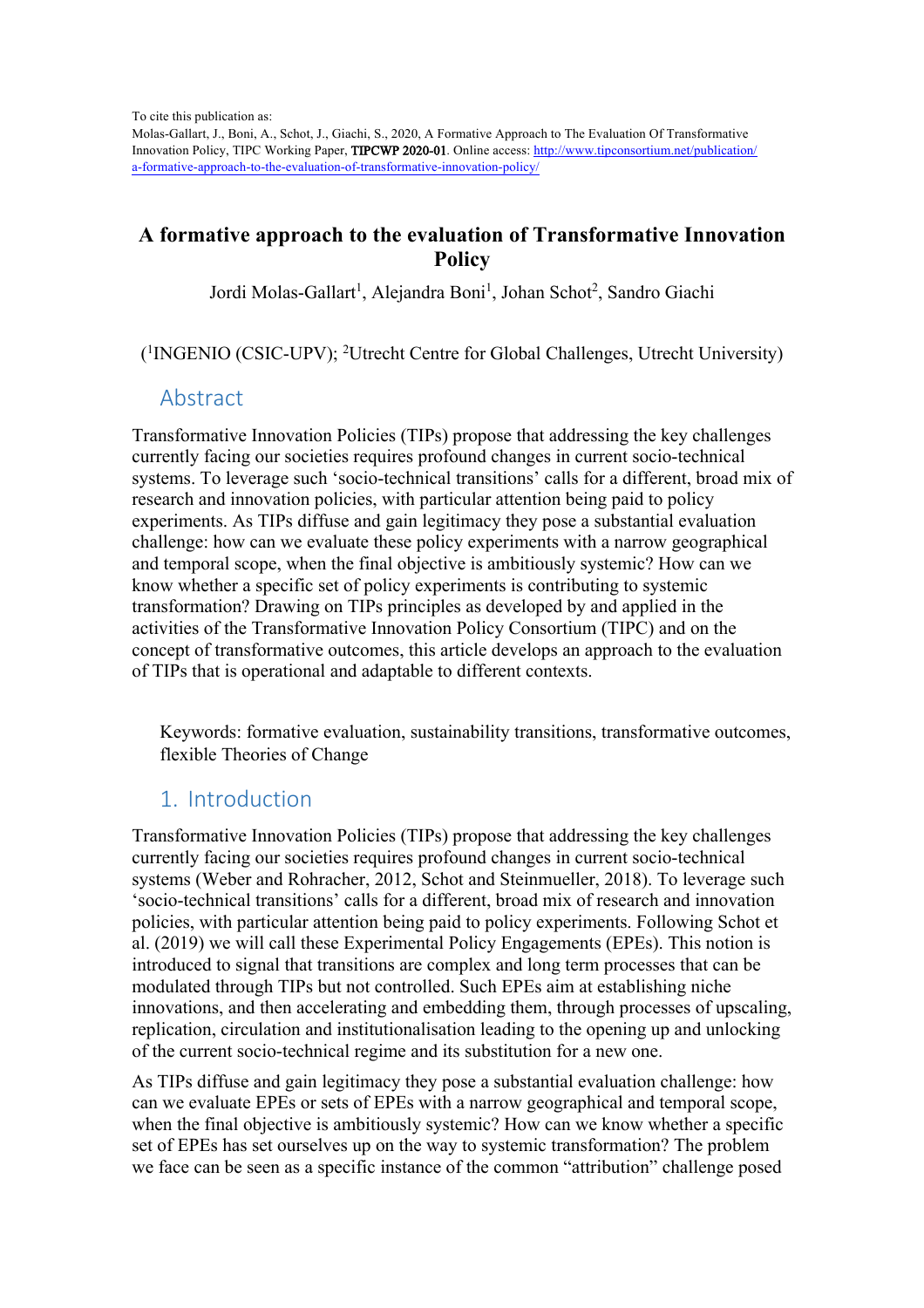by the impact assessment of policies that occur a long way upstream from their intended final objectives, as for instance societal-challenge driven research policies, or local interventions aiming at socio-economic development (Smutylo, 2001): the results of an intervention can be no more than a contribution to (and not a determining cause of) the systemic changes being pursued.

Several evaluation frameworks and approaches have already been developed for sustainable innovation policies (Popper et al., 2017), sustainable transition policies (Taanman, 2014, Luederitz et al., 2017), and responsible research to leverage sustainable transformations (Daedlow et al., 2016), among others. However, TIPs have specific characteristics that influence the design of evaluation methods. TIPs proponents suggest a set of policy features that form part of the specific transformation logic they seek. For instance, policy interventions have to be participatory, aim for second order learning, address societal and environmental challenges, induce system change, and accommodate controversy (Daniels et al., 2020). We argue that these characteristics have to be extended to policy evaluation methods and practices, and have a bearing on the roles of the actors involved in evaluation activities, as well as changes in the organizational routines within which these evaluation practices are inserted.

This article addresses the following questions: how to evaluate transformative innovation policy activities (projects, programs and policies)? Which evaluation methodology and practice would be most suitable and how to implement it? The article draws on the principles of TIPs as developed by Schot and Steinmueller (2018) and applied in the activities of the Transformative Innovation Policy Consortium (TIPC)  $(\frac{http://www.tipconsortium.net)}{$  as well as on a complementary articles that introducethe notion of transformative outcomes (Ghosh et al., Forthcoming). In Section 2, we discuss the demand side for any evaluation of TIPs and the principles that need to inform this process. In section 3, we discuss various approaches available in the literature closely related to the evaluation of TIPs. In section 4 we present our formative evaluation approach using transformative outcomes (presented in Section 4). This approach aims to be operational and adaptable to the different contexts. In Section 5, we illustrate the implications and potential of applying the proposed evaluation strategy with reference to a case of a TIP that, despite its transformative goals, was assessed using existing evaluation approaches. This case is used because it was part of the research process leading to the formulation of our proposed formative evaluation approach with transformative outcomes.

This research process was part of the co-creation journey between a number of Science, Technology and Innovation (STI) agencies and researchers working together in TIPC. Initial versions of our approach were presented and discussed in four TIPC workshops and training activities in 2018 and 2019 and other bilateral interactions involving officers from science and innovation agencies in six different countries (South Africa,

 $<sup>1</sup>$  The Transformative Innovation Policy Consortium (TIPC) consists of a set of research</sup> and policy partners, including innovation and research agencies from Finland, Sweden, Norway, South Africa, and Colombia. The Consortium's key objective is to examine and expand on current policy approaches to assist in solving urgent social, environmental and economic issues. TIPC aims to shape and deliver a new transformative innovation policy framework. During the process, all participants are positioned as active co-researchers and policy co-designers.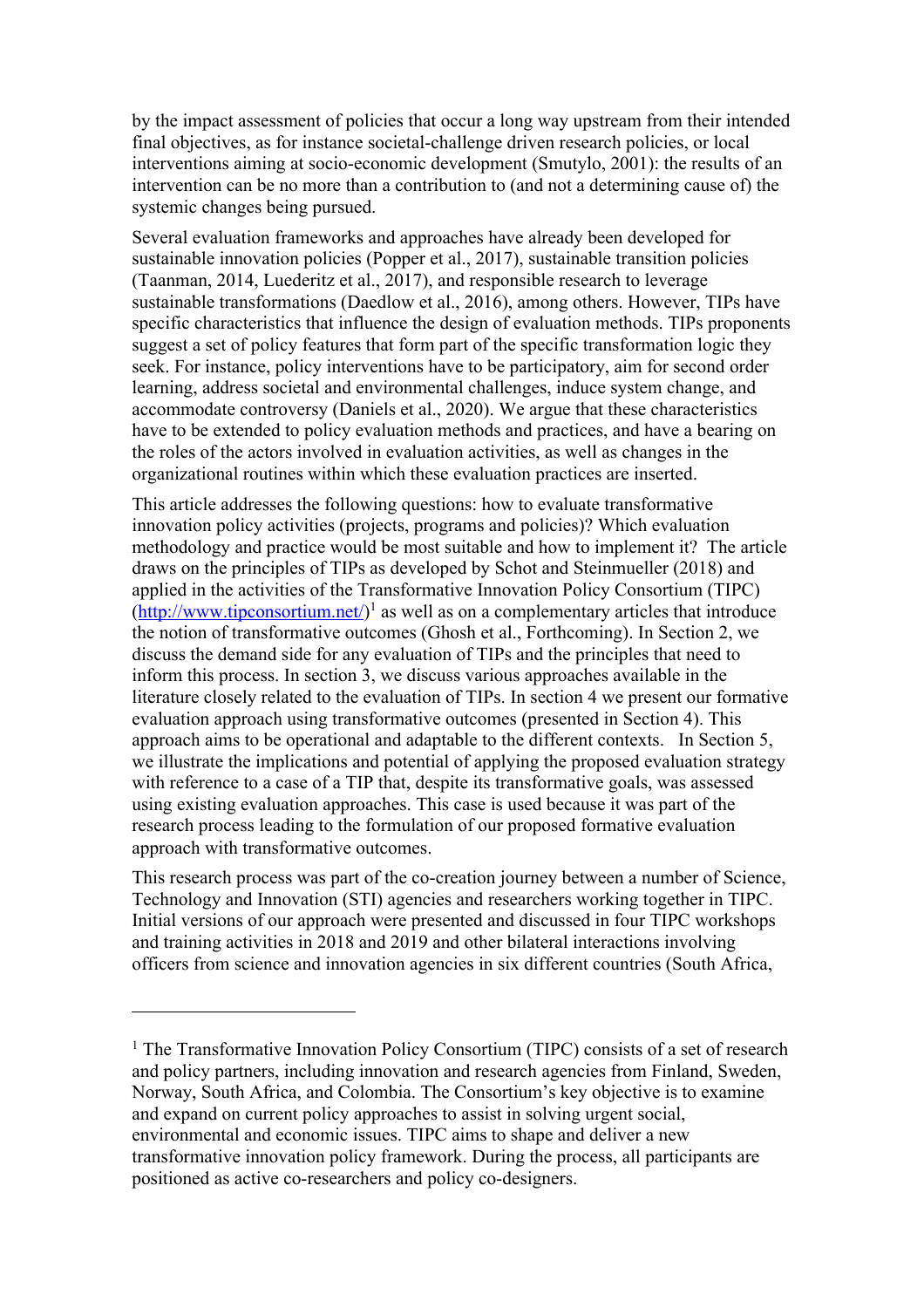Colombia, Mexico, Norway, Finland and Sweden). The case-study was conducted with the Swedish Innovation agency Vinnova (end of 2018-first months of 2019) in order to assess and learn about the added value of our evaluation proposal for their practice. This article contains a tentative proposal based on this journey and a literature review conducted specifically for this paper. This review is limited to publications that aim at evaluating for transformative change, identified through a snow-balling technique. In addition, we bridge these papers with a specific formative evaluation tradition as will be explained in section 3.

## 2. TIPs principles

#### 2.1. TIP as a third frame for research and innovation policy

TIPs starts from a critical consideration of the shortcomings of current approaches to research and innovation policies. The model proposed by Schot and Steinmueller (2018) establishes the existence of three innovation policy frames. In the "first frame", policy is based on a linear understanding of innovation; innovation emerges from a process that starts with the generation of new knowledge through basic and applied research, the further development of such knowledge into new technologies, which when applied generate welfare and growth. Within this frame, policy (and evaluation) objectives can be defined and operationalized by focusing on the quality, nature and mix of R&D inputs and how they shape the excellence, innovativeness and viability of the knowledge system. Incentives for providing inputs such as intellectual property rights can also be seen as an element of the frame.

The innovation systems literature has provided a 'second frame' for innovation policy, stressing that the progression from new knowledge, to new technologies, innovation and growth is far from automatic and does not necessarily move in a single direction. New technological development can spur, for instance, basic and fundamental research and the extent to which new knowledge and technologies will lead to innovation and growth is contingent upon a variety of institutional factors and the linkages among different participants in an innovation system. The focus on systemic failures has provided a different rationale for innovation policies, moving beyond R&D investment levels to the institutional conditions and inter-organizational links that can promote innovation. Yet the type of innovation that is thus promoted, its direction and characteristics are of lesser concern. Within this frame, policy (and evaluation) objectives can be defined and operationalised by focusing on the scope, scale and quality of interactions among various actors in the innovation system, and the skills they need to participate in the interactions. Another policy objective can be to encourage actors to become more entrepreneurial, including the promotion of commercialisation activities among knowledge producers.

The third innovation policy frame focuses attention on addressing societal and environmental challenges through socio-technical system change (which is different from knowledge production and product and process innovation). From this perspective, the direction of innovation, and the connection between the ecological, social and the technological arenas become key concerns. Drawing on the STS perspective, innovation is not seen as just a technological process, but one which has social and ecological features build into the design of each technological trajectory. In other words, technology is not neutral but has specific societal and even moral choices and preferences embedded in its design. This frame calls for working with a broader and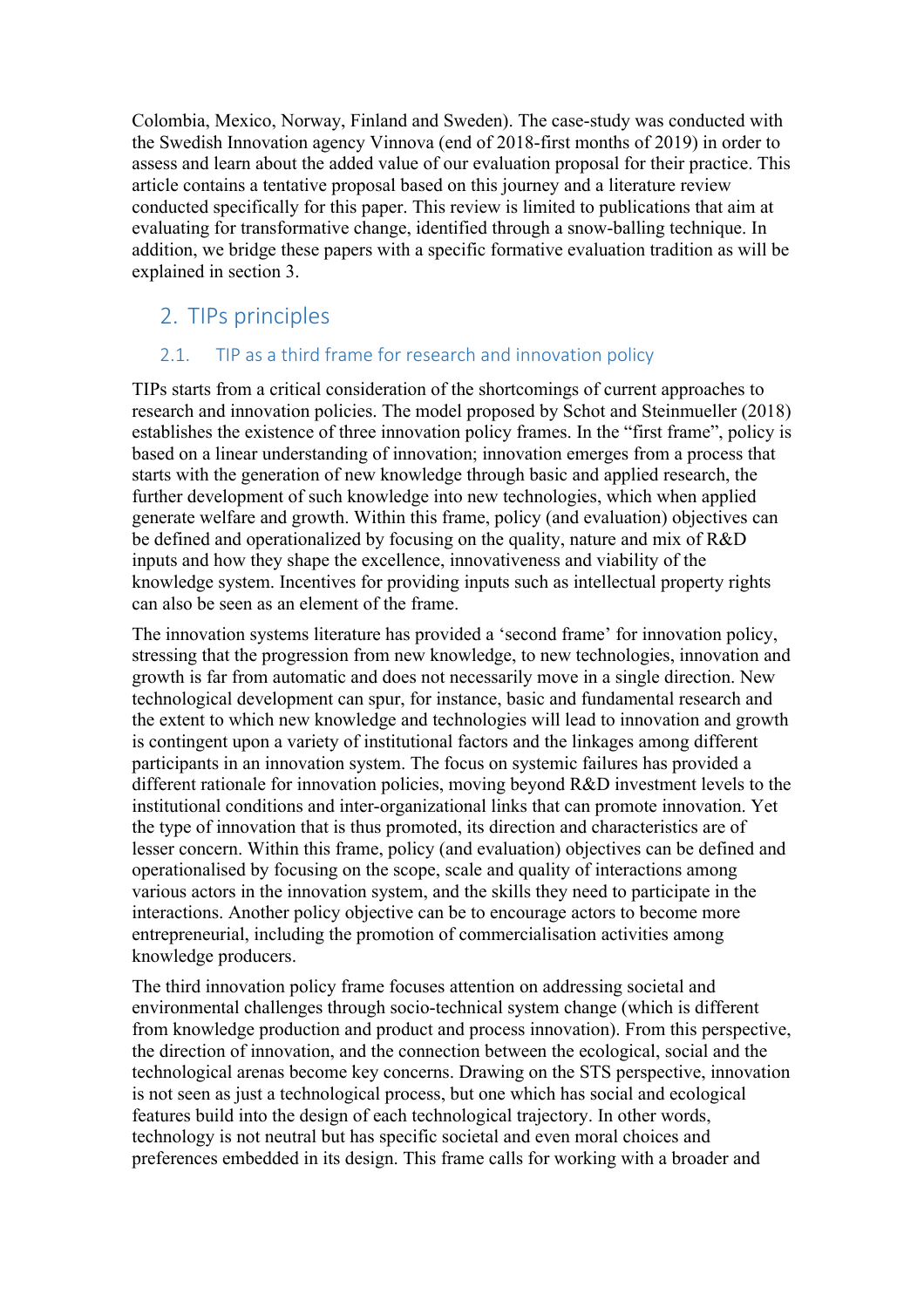different mix of research and innovation policies that aim for socio-technical transitions, or transformations.

Building on the sustainability transitions literature it is assumed that such sociotechnical transitions can be leveraged through EPEs supporting three core transition processes: building and nurturing of niches (or alternative practices), expanding and mainstreaming niches into the wider world (or system diffusion) and the opening up and unlocking of regimes (Grin et al., 2010, Markard et al., 2012, Kivimaa and Kern, 2016, Schot et al., 2019). These EPEs have explicit directionality; that is, they are expected to stimulate socio-technical regime change in more sustainable directions. To achieve their transformational goals, policy interventions have to include the development of transformational policy evaluation methods and practices and imply crucial modifications in the roles of the actors involved in evaluation activities as well as changes in the organizational routines within which evaluation practices are inserted.

#### 2.2. Principles of TIP and implications for evaluation practice

TIP explicitly seeks to address social and environmental challenges at the onset, rather than assuming or hoping that economic growth will eventually result in the resolution of relevant social and environmental problems. During the TIPC pilot phase (Sep 2016 - Feb 2017), TIPC studied transformative innovation policies in its member countries through a set of pilot studies (Ghosh et al., Forthcoming). To select the case studies the Consortium developed a set of six criteria identifying the transformative characteristics of an innovation policy: 1) directionality, 2) inclusiveness, 3) societal goal, 4) systemic impact, 5) deep learning and reflexivity, and 6) conflict vs consensus (Schot et al., 2017, Daniels et al., 2020).

Directionality means that innovation policy will not just stimulate specific technological options, but instead look into the social and environmental drivers and consequences of each option and then aim for a deliberation on desirable directions and eventually deliberately and explicitly foster some desired directions for innovation, while blocking undesirable ones. Of course this is an iterative process, and not all consequences and directions can be known upfront, so a flexible and modular approach is required. Inclusiveness refers to the meaningful involvement of a diversity of actors, from civil society to users and local communities, both niche and regime actors as well as groups that are seldom involved in STI policy. Social participation is tightly linked with directionality, since it will shape the debate about directionality.

Connected with these two principles, "Societal goal" states that innovation is not a goal in itself but rather is a tool to address the challenges that our societies face (like, for instance, those encapsulated in the Sustainable Development Goals – SDGs). To achieve these goals, we need profound changes in the socio-technical system, and therefore innovation policies should aim at "systemic impact". To achieve these systemic impacts, TIPs need to incorporate deep learning and reflexivity, which in this context we take it to imply the questioning and reframing of the underlying rules of the dominant socio-technical systems. These rules pertain to all dimensions of the system from science and technology, to industry strategy, to markets and users, government regulations and cultural beliefs. Second-order learning typically emerges if the diversity of opinions and beliefs among stakeholders are acknowledged and embraced. Because focussing on disruptive change can result in disagreements among the stakeholders, TIPs require broad consultation processes to discuss different rationales and perspectives in order to broaden the scope of inputs into policy definition, uncover innovative ideas and minimize legitimation problems later on.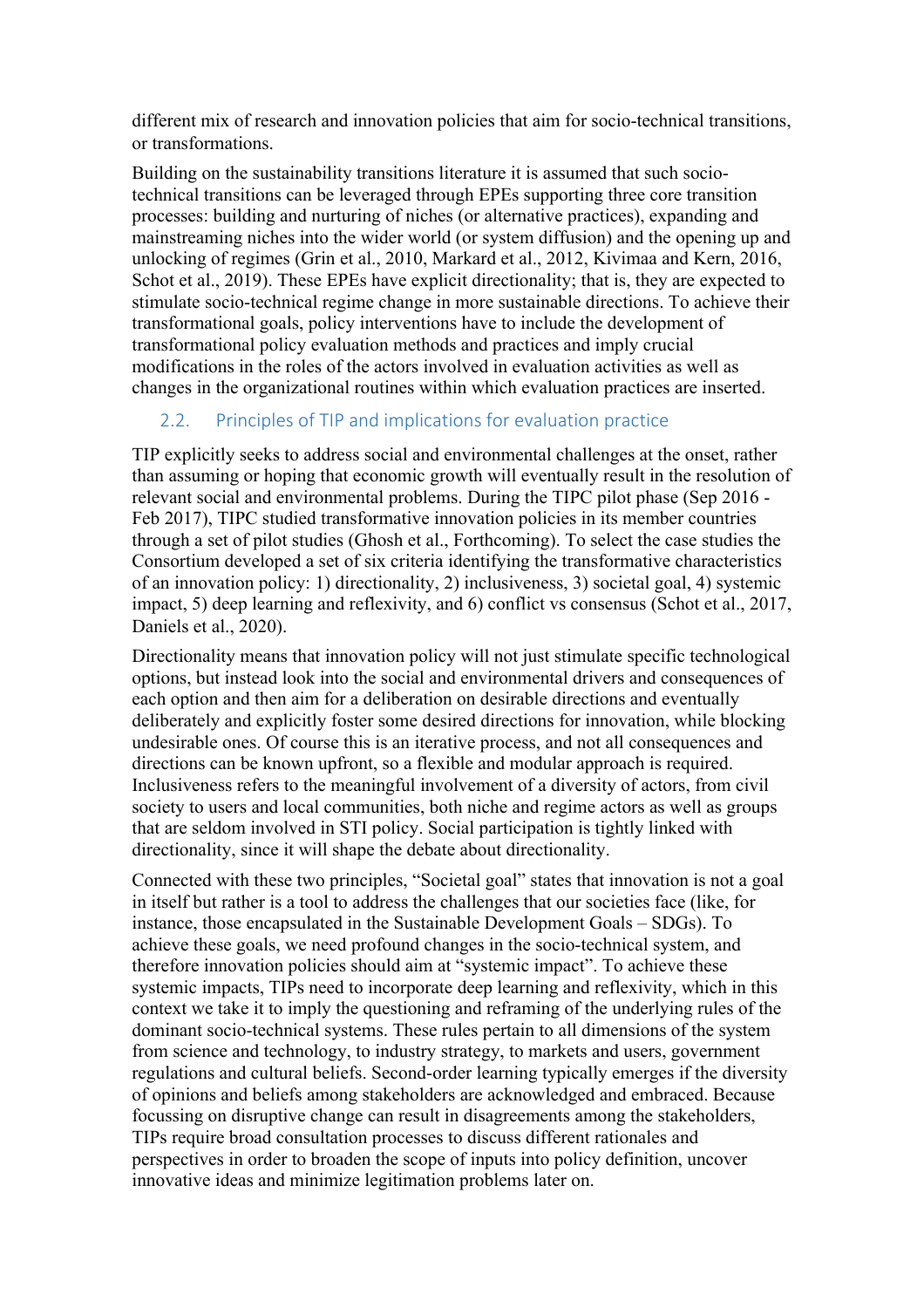These criteria have important implications for evaluation. Directionality recognizes that TIP will open up a debate about choosing socio-technical pathways, and therefore foster some directions for innovation. Consequently, traditional indicators (employment, new markets and market shares, patents, publications etc…) may not necessarily provide indicators of success. 'Inclusiveness' requires participation and meaningful debate about policy goals, values, and ultimately about the criteria by which such policies should be evaluated. Second order learning implies we need to be open to the reconsideration of basic assumptions, and therefore evaluation criteria, throughout the processes of TIP implementation.

The six criteria are rooted in a specific understanding of transformation. They rest on the Multi-Level Perspective (MLP) on socio-technical transitions as defined by Geels (Geels, 2002, Geels, 2010) and Geels and Schot (2007). This theoretical framework sets the basis for the logic of TIPs, and provides the foundation on which we will build the TIPs "generic Theory of Change".

Some elements of this theoretical body are of particular relevance here. First, transformation requires a change (transition) in socio-technical systems. These systems are stable and dominant configurations of practices, relations, discourses, culture, legislation etc. providing ways of realising a particular societal function (Smith et al., 2010). Second, these system elements are put in place, maintained and destroyed by a wide range of actors whose behaviour is configured by rules while they also construct in concrete actions. Here we draw on the sociological duality of structure principle introduced by (Giddens, 1984). Actors are not passive rule-followers but knowledgeable agents who actively use rules to interpret the world, make decisions and act. These rules contain behavioural instructions, beliefs and values concerning all system dimensions. Together they form a socio-technical regime. In the end a system transformation is not only about changing the system, but also about constructing a new regime (rule-set) using the innovative capacities of all relevant actors. It is for this reason that learning, and reflexivity has such an important role to play. Actors need to use their agency, question the rules they use in their daily practices, unmake them, and become active rule-makers.

Third, a system transition can be understood as the interaction across three levels: landscape, regime and niche. Niches are protective spaces where different ideas, models, configurations and ways of doing try to survive and develop. Niches present configurations whose characteristics are different from those of the regime: they may work with different principles; may use different technologies; present different relations between stakeholders, channels and user practices; or may privilege different sources of knowledge and alternative cultures. Systems and regimes are usually stable, but are permanently exposed to pressures derived from external, powerful and long-term economic, social, cultural or environmental trends (Rotmans et al., 2001), which constitute the "landscape". Instead, niches usually evolve quickly as they are spaces of experimentation and change (Geels, 2002). Third, niches are the place of transformative ideas and practices, but their potential is constrained or enabled through the more powerful structures of the regime (Bos and Grin, 2008). Systems transitions may take place when the regime is destabilised because of the heavy pressure of the landscape, so windows of opportunity may be open for niches—if they are mature enough—to influence or even completely replace the regime (Geels, 2002).

TIPs are based on this logic and will therefore typically combine EPEs aiming at building up and nurturing, expanding and mainstreaming of niches with those aiming at the destabilisation of the dominant unsustainable socio-technical regime, and ultimately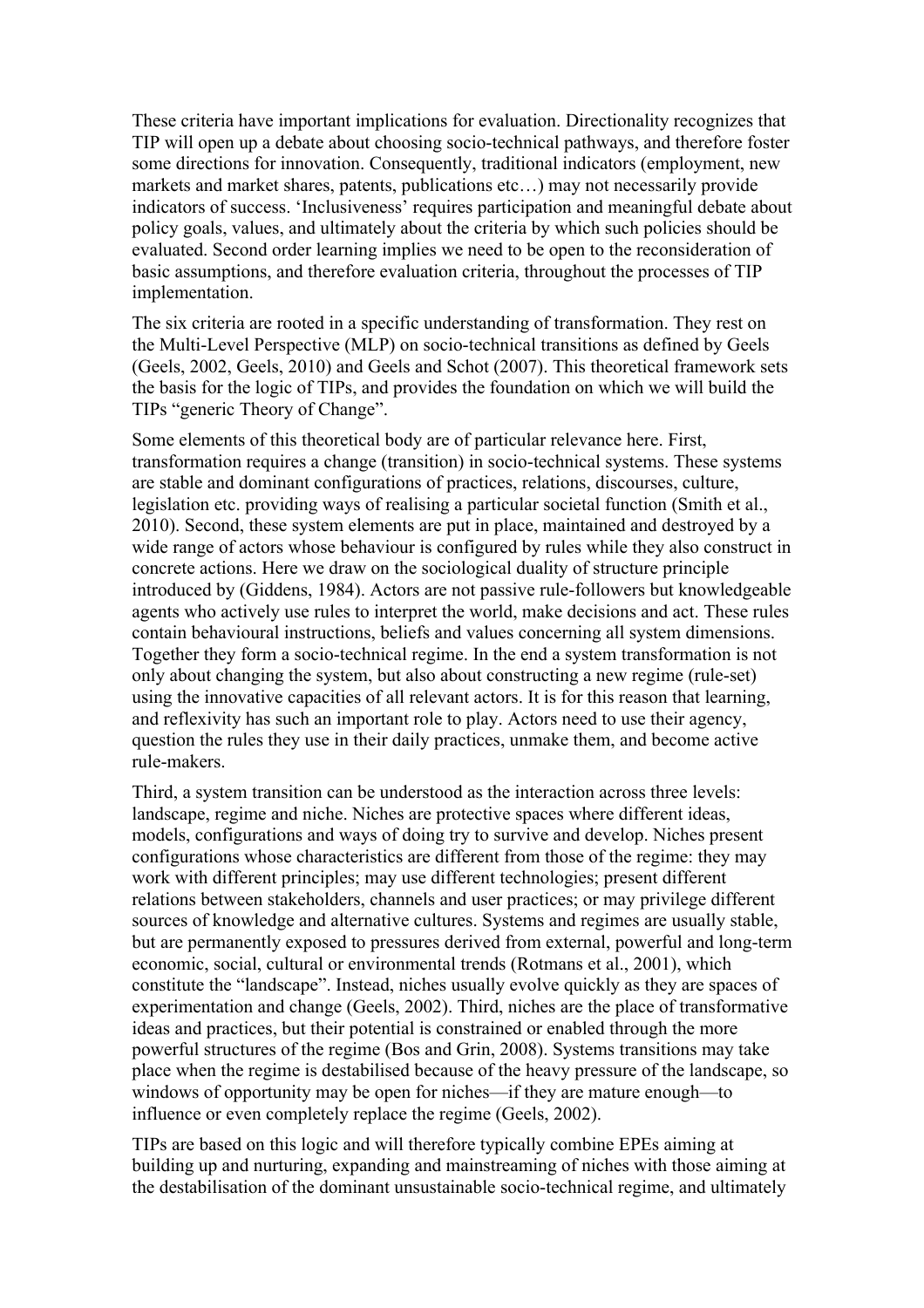a movement towards a new more sustainable socio-technical regime. They will need to address the different interconnected system elements, and the underlying set of rules sustaining these elements; therefore, not only will they attempt to introduce a specific set of technologies, but they will also deal with the changes needed in rules and regulations, markets, institutions, practices and culture that are required for technological change to be able to be implemented in such a way as to enact regime change, and address current societal challenges.

TIP evaluation needs will refer to this theoretical framework as the main reference to guide the definition of the logic underlining each policy intervention. We will propose and approach that is consistent with TIP principles and informed by transitions theory in section 4. Before, we will discuss existing approaches to the evaluation of policy approaches that share with TIP an ambition to generate system change in order to tackle societal challenges, particularly in the field of environmental sustainability.

# 3. Sustainability and transformation: evaluation challenges and approaches

TIP evaluation involves assessing the changes associated with or leading to sociotechnical transitions. For a variety of reasons this is a very challenging task (Kivimaa et al., 2017, p. 118). First, as argued above, we encounter the problem of relating ambitious medium and long term systemic goals with locally bounded EPEs. Yet, TIPs are not alone in facing this problem. There is a set of related policies aiming to enact systemic change to address environmental problems that have already been exposed to evaluation attempts. For instance, several authors have addressed the evaluation of policy mixes directed to system transformation (Kivimaa et al., 2017, Magro and Wilson, 2013, Janssen, 2019), and the evaluation of transitions programmes and experiments (Taanman, 2014, Heiskanen and Matschoss, 2018, Luederitz et al., 2017). There is also relevant work evaluating specific initiatives in support of climate objectives (Hildén et al., 2014), and a broad field of transdisciplinary research on socioecological systems that has also generated evaluation efforts (Holzer et al., 2018). There is also significant work focussing on the use of a reflexive approach to evaluation to encourage learning within a group of diverse actors who seek to contribute to system change (Arkesteijn et al., 2015, van Mierlo et al., 2010a, van Mierlo et al., 2010b).

These approaches exemplify the small, distinct and thinly connected evaluation communities that have evolved around policy evaluation in these areas and reveal the use of a considerable variety of methods and techniques, some of which will be relevant for our effort. Thus for instance, Taanman (2014) and Heiskanen and Matschoss (2018) use "Theories of Change", while Magro and Wilson (2013), Luederitz et al. (2017) and Janssen (2019) use formal protocols applied in sequential stages without linking them to an explicit programme or change theory. van Mierlo et al. (2010b) and Arkesteijn et al. (2015) propose a "reflexive monitoring in action" methodology with the scope of fostering recurrent reflection on 1) the relationships between project activities and results and its institutional settings and 2) the ambition to change in both short termactions and long-term goals and future perspectives.

Significantly, the studies also differ on the function they attribute to evaluation. Taanman (2014) and Heiskanen and Matschoss (2018) explicitly advocate formative evaluations; that is, evaluations conducted in close collaboration with stakeholders with a view to improve policy design and implementation. Magro and Wilson (2013), Luederitz et al. (2017), Janssen (2019) and Holzer et al. (2018) add accountability to the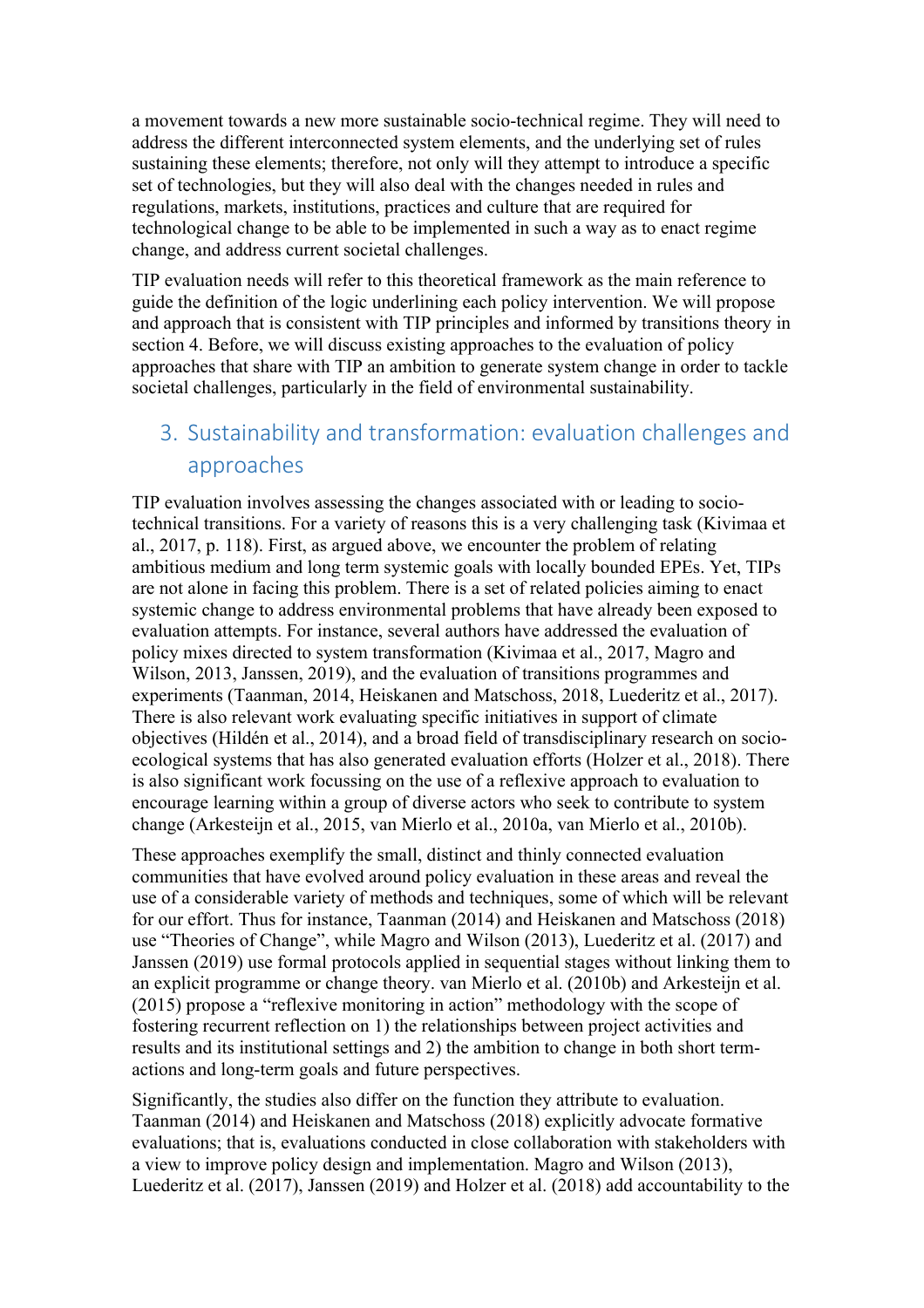learning and improvement goals that characterise formative evaluation, placing varying importance on the accountability function. van Mierlo et al. (2010a) and Arkesteijn et al. (2015) stress how evaluation can stimulate social learning within institutions in order to develop new practices to enact systemic change.

Whatever the differences, all approaches are confronted with the systemic character of the policy aims, and the multi-level nature of the potential policy interventions. Taking a systemic view requires a shift in interest from the project or programme levels to the level of the whole system that the policy initiatives are trying to effect (Caffrey and Munro, 2017). The evaluators' main focus may thus change from the analysis of a specific intervention, to the study of the effects of portfolios of interventions and, eventually, the systemic impacts of policy mixes (Arnold, 2004, Edler et al., 2008). Typically, evaluation efforts in the sustainability transitions area aim at developing frameworks to address the macro-, or meso-level of socio-technical change. These contributions, however, offer little help to evaluate the contribution of local interventions to systemic transformation.

Turnheim et al. (2015) propose to tackle this gap between a specific action and systematic transformation through 'an integration strategy based on alignment, bridging and iteration' of learning-based evaluation of local initiatives with socio-technical analysis at 'regime' level, and quantitative system modelling at the 'landscape' levels. Yet, their proposal is very complex and articulated around the idea of aligning interventions that are inherently different as they operate at different policy levels.

The assessment of multi-level policy action has also been addressed by Taanman (2014) who identified three levels for sustainability transitions: projects, programs and transition field.<sup>2</sup> To assess the way in which "transition programmes" contributed to their ultimate policy goals, Taanman uses concepts from the sustainability transitions literature: transition scenarios, changes in organization, practices and culture, and sustainability criteria. These are important building blocks in the logic of transitions policies and are also stressed by other authors in their evaluation frameworks: Kivimaa et al. (2017) focus on how specific actions lead to changes in institutions and organizations, while Hildén et al. (2014), Luederitz et al. (2017), Heiskanen and Matschoss (2018), and Janssen (2019) define specific dimensions related to the transformation of socio-technical systems that should be shaped by specific actions.

The complexity of the systemic change that the policies are attempting to enact has often drawn evaluators towards a focus on policy processes as a way to disentangle complexity and draw lessons from the evaluation effort. For instance, Taanman (2014) focuses on following up the whole policy process from the very beginning employing a monitoring approach open to experimentation with different evaluation strategies and methods. Similarly, van Mierlo et al. (2010b) and Arkesteijn et al. (2015) suggest that a reflexive evaluation approach should be understood as a "reflexive monitoring in action" considering monitoring as an integral part of the change initiative since its start.

 $^2$  Heiskanen, E. and Matschoss, K. (2018) 'Evaluating Climate Governance Experiments', in Turnheim, B., Berkhout, F. & Kivimaa, P. (eds.) *Innovating Climate Governance: Moving Beyond Experiments*. Cambridge: Cambridge University Press, pp. 182-200. and Holzer, J. M., Carmon, N. and Orenstein, D. E. (2018) 'A methodology for evaluating transdisciplinary research on coupled socio-ecological systems', *Ecological Indicators,* 85, pp. 808-819. also carry out their evaluation at different levels, but do not explicitly formalise a multi-level approach.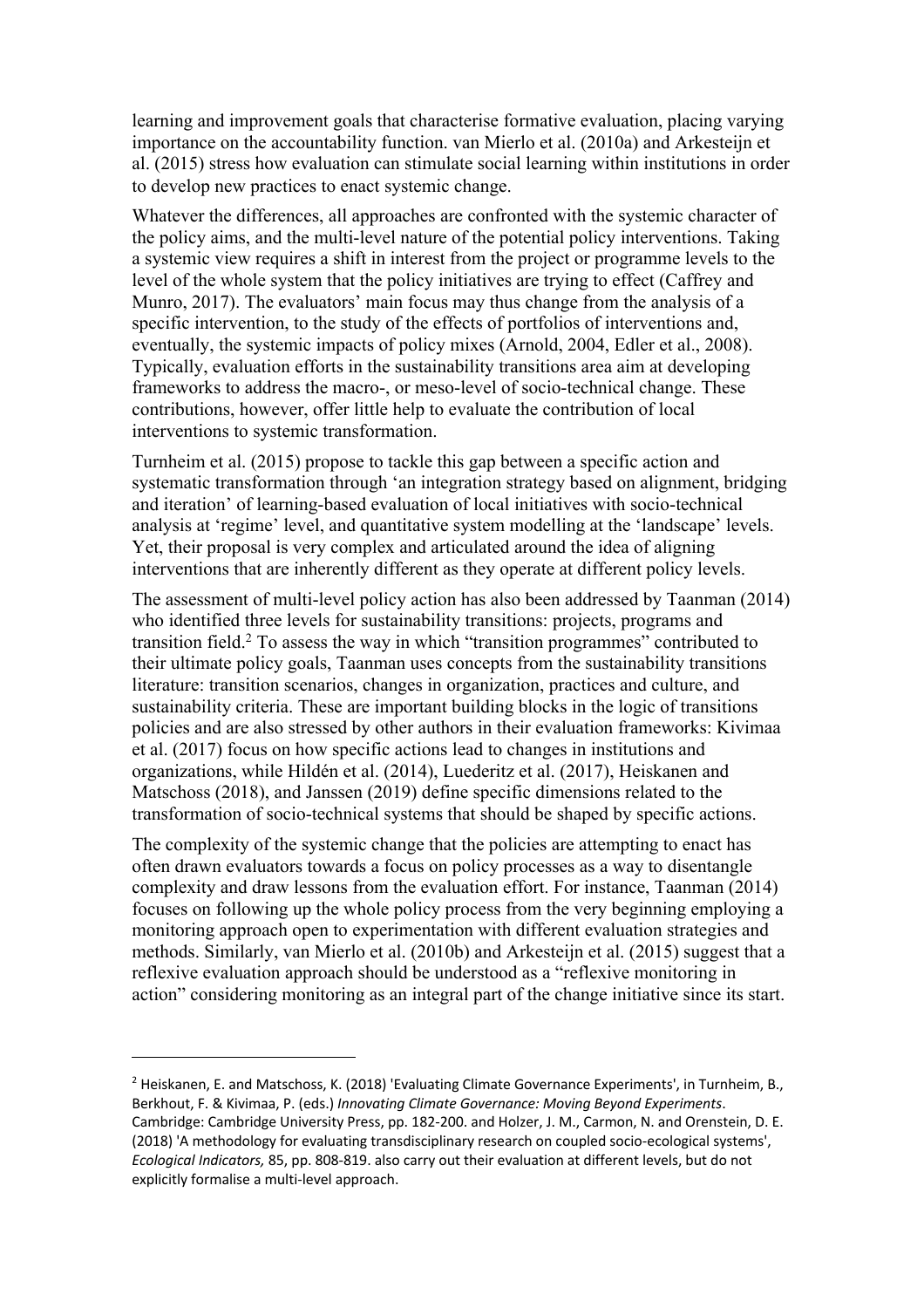Focusing on processes requires attention to be paid to the diversity of participating actors. Further, it is common for such actors to be considered an active participant in the evaluation rather than just an evaluation subject. Different approaches organise participation in different ways and seeking different goals. Janssen (2019) highlights the opportunity to involve private firms to strengthen existing knowledge networks, while Kivimaa et al. (2017) presents an evaluative research design where stakeholders (in this case, intermediary companies) are used as the focal point for assessing different perspectives on policy implementation and impact. Luederitz et al. (2017) point out that inclusion requires, beyond mere participation, the creation of opportunities and the empowerment of excluded communities, but they do not provide details as to how this can be done and how evaluators can avoid reproducing the existing structure of power and interests. Heiskanen and Matschoss (2018) argue that the performance of transition experiments can be influenced by participants' perspectives and beliefs, and that evaluators should act as facilitators, not only managing conflicts of interest and power, but also different cognitive and cultural perspectives, and foreseeing and addressing emerging changes and trends, as well as new perspectives going beyond the initial boundaries of the experiment. van Mierlo et al. (2010b) and Arkesteijn et al. (2015) propose a "reflexive monitor", either an external person or someone from the project team, who is observing how the ambition of change is articulated, whether learning is taking place and whether collaborative actions are being designed and carried out.

In short, the variety of perspectives described above have focused on process evaluation, have tended to favour formative and inclusive approaches to evaluation, but have encountered difficulties when trying to implement a multi-level approach linking specific actions with systemic transformation. This remains the most difficult challenge facing the evaluation of TIPs: to establish whether and how upstream policies are contributing to systemic changes which can only occur as the result of complex processes combining many other contributory factors. Some of the proposed evaluation schemes in the area of sustainability transitions respond with complex and ambitious approaches attempting to track the whole pathway linking different sets of policy contributions (emanating from interdependent policy mixes) to instances of changes that reflect systemic shifts. Although theoretically well-grounded, the complexity of these approaches makes it difficult to implement.

Yet, evaluation practice in other policy fields has also encountered the problem of interventions occurring a long way upstream from the desired policy results. Evaluators have developed different approaches focusing policy evaluation on the policy outcomes rather than their long-term impacts (Wilson-Grau and Britt, 2013, Earl et al., 2001, Belcher et al., 2020). Outcomes have been defined "as changes in the behaviour, relationships, activities, or actions of the people, groups, and organizations with whom the programme works directly. These outcomes can be logically linked to a program's activities, although they are not necessarily caused by them" (Earl et al., 2001, p. 1).<sup>3</sup> This definition, which we are going to adopt, focuses therefore on observable changes we are calling transformative outcomes that can be directly linked to the activities originating from an intervention, without requiring that we formally demonstrate that

<sup>&</sup>lt;sup>3</sup> Different outcome-focused evaluation approaches define "outcomes" in different ways. For instance, Belcher et al. Belcher, B. M., Davel, R. and Claus, R. (2020) 'A refined method for theory-based evaluation of the societal impacts of research', *MethodsX,* 7, pp. 100788. consider them only in terms of behaviour change, "conceptualized (and emphasized) as changes in knowledge, attitudes, skills, and/or relationships (KASR)".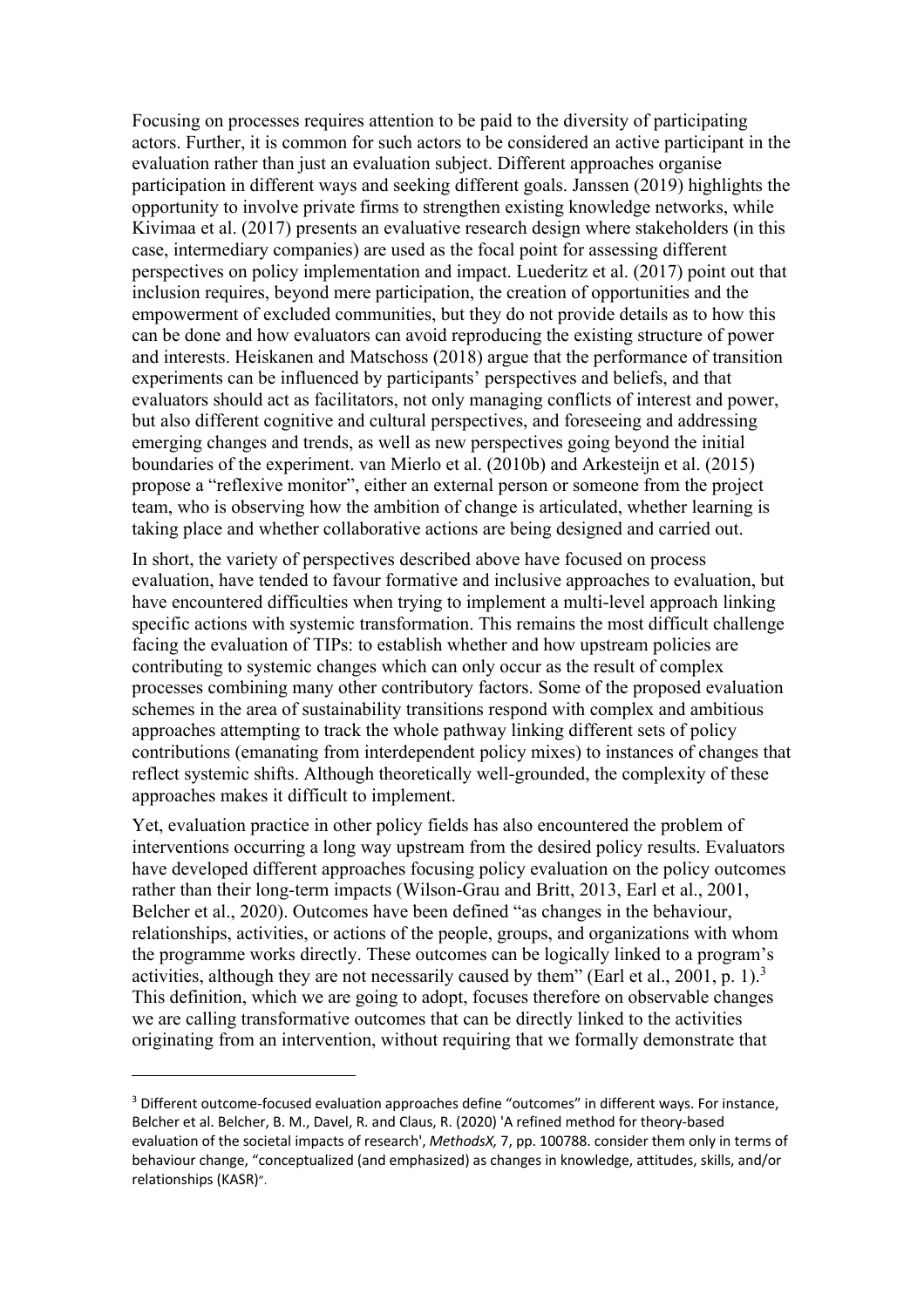they have been caused by them. What needs to be shown is a logical and demonstrable connection between these transformative outcomes changes and a set of activities (Ghosh et al., Forthcoming).

Outcomes are distinct from outputs: the direct results of an activity supported by the intervention. Such outputs are directly caused by the intervention, buy they stop short of representing as they still need to be adopted, or used, or further developed through relevant changes in behaviours, activities, relationships or actions. Here we can make a direct connection with the MLP notion of changes in rule-sets. In other words, to ascertain than an activity is moving its beneficiaries in the directions that the policy designers expect we have to see changes in rules used by actors to enact system transformation. For instance, a sustainable innovation programme can lead to the development of a new energy generation technology reflected in the granting of a patent or an article (outputs). Yet, it is not until such innovation leads to changes in behaviours, beliefs and values among the targeted population (niche and regime actors) that we can say we are on track to achieve the final impacts sought (for instance, the establishment of a new, sustainable, socio-technical system). Such systemic changes are likely to take place well after an intervention has concluded, but for evaluation to assist in programme implementation it has to be conducted while this is still ongoing. Therefore, we suggest that the evaluation of TIPs focuses on the analysis of transformative outcomes than can be expected to accrue while the intervention is still ongoing. Focusing on outcomes is common practice when evaluating policies whose ultimate intended effect will take place a long way "downstream". These outcomes may be traced to the immediate results (outputs) generated by the intervention, but more importantly they are contributing to the systemic change that constitutes the ultimate policy goal. Such links constitute a "Theory of Change" understood as an account of what is expected to happen; that is how policy inputs lead to activities that contribute to relevant changes (Transformative Outcomes) which in turn will contribute to systemic change.

For building this Theory of Change we propose to work with existing transitions theory, in particular the multi-level perspective (MLP). Our approach is similar to theoryoriented approaches (Stame, 2004) in that it revolves around a description of an expected process of change that "considers programmes in their context, which includes actors' environments…and public service culture and behaviour". But unlike most theory-oriented approaches in which the evaluator "interprets" the understanding of what may happen offered by actors involved in the intervention (Stame, 2004), we actively use transitions theory to co-produce with the policy actors a theory of change that focuses on transformative changes.

In the following section we offer a multi-level approach to TIP evaluation. In line with TIP principles and existing evaluation practice we adopt a formative approach focusing on the analysis of transformative outcomes with the objective of improving the definition and implementation of TIPs through participatory evaluation techniques.

## 4. A formative evaluation approach for TIP

#### 4.1. Six guiding principles for TIP evaluation

The evaluation approach should reflect the principles of the policy being assessed. Based on the six TIP dimensions and the extant evaluation practice in the area of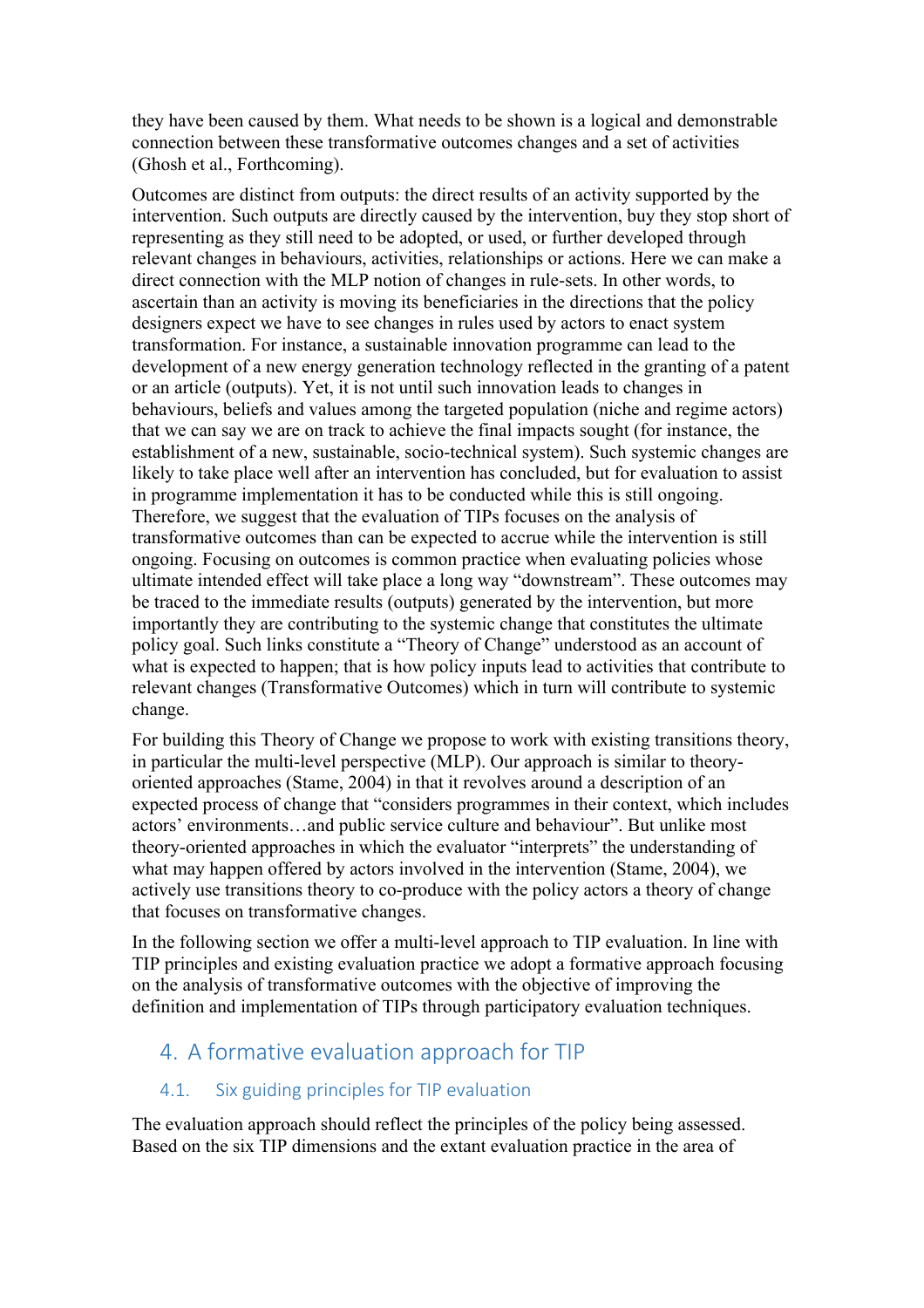sustainable transition policies, we propose a set of six principles to guide the evaluation of TIPs.

1) *Adopt a formative approach to evaluation.* By a formative approach we mean a style of evaluation which is conducted with the participation of stakeholders with the main purpose of improving the definition and implementation of the interventions being evaluated. Under this perspective, evaluation should be understood as a reflexive practice aiming at helping policy actors to navigate their TIPs and contributing to their capacities to do so. In such a practice, failure should be seen as a learning opportunity on the context, conditions and activities conducive to transformation processes. In addition, evaluation can help refining transformative innovation theory by providing information about different transformative outcomes triggered by different policies under different landscape and regime conditions.

Our approach to the application of formative evaluation to innovation policies draws on a stream of evaluation work dating back to, at least, the mid-80s and the evaluation of the U.K. Alvey program (1984 -1990). This evaluation of a British programme to support R&D in the information technology sector, developed a real-time evaluation approach and provides an early example of formative STI policy evaluation (Molas-Gallart and Davies, 2006). This evaluation became a referent in the early 90s and argued that that real-time evaluation had several advantages over ex-post approaches, particularly the fact that it provided actionable feedback to those working in an intervention (Hobday, 1988). The use of evaluation approaches that were explicitly characterised as real-time and formative can be traced to another evaluation of a programme in the IT sector (Eschenbach et al., 1995). Formative approaches were soon after developed as part of a new mode of evaluation in which evaluators would get directly involved in learning exercises with all programme stakeholders, playing more the role of facilitators rather than that of external experts, and leading to a more flexible and experimental approach to innovation policy formulation (Kuhlmann, 1999).

2) *Integrate evaluation with policy design and implementation.* Following from our understanding of formative evaluation, we see evaluation as part of the policy process and, therefore, as a task that should share in the overall characteristics we aim this process to have. Specific policies, their implementation and evaluation should be coherent with the stated research and innovation policy objectives (directionality, societal goals and system impact). Evaluation thus becomes a strategic part of the design and implementation process of TIPs.

3) *The evaluation process should be inclusive and participatory*. The inclusivity characterising TIPs should also be present in the evaluation process. Traditional evaluations are often led by external evaluation experts who implement and plan them. In contrast, participants in TIPs should also join in their evaluation, with external evaluation experts mainly acting as facilitators paying, for instance, attention to the power dynamics that may lead to some voices being heard more than others. Therefore, evaluation should facilitate participation and open debate, channelling power conflicts, and differences in interest and perceptions. The groups and communities participating in the evaluation process will be varied and have different access to resources and, even, different interests. Managers and grassroots participants, for instance, may have different perspectives on the definition of the problems to be addressed, and be unequal in terms of the power they hold. An evaluation design should be attentive to such differences.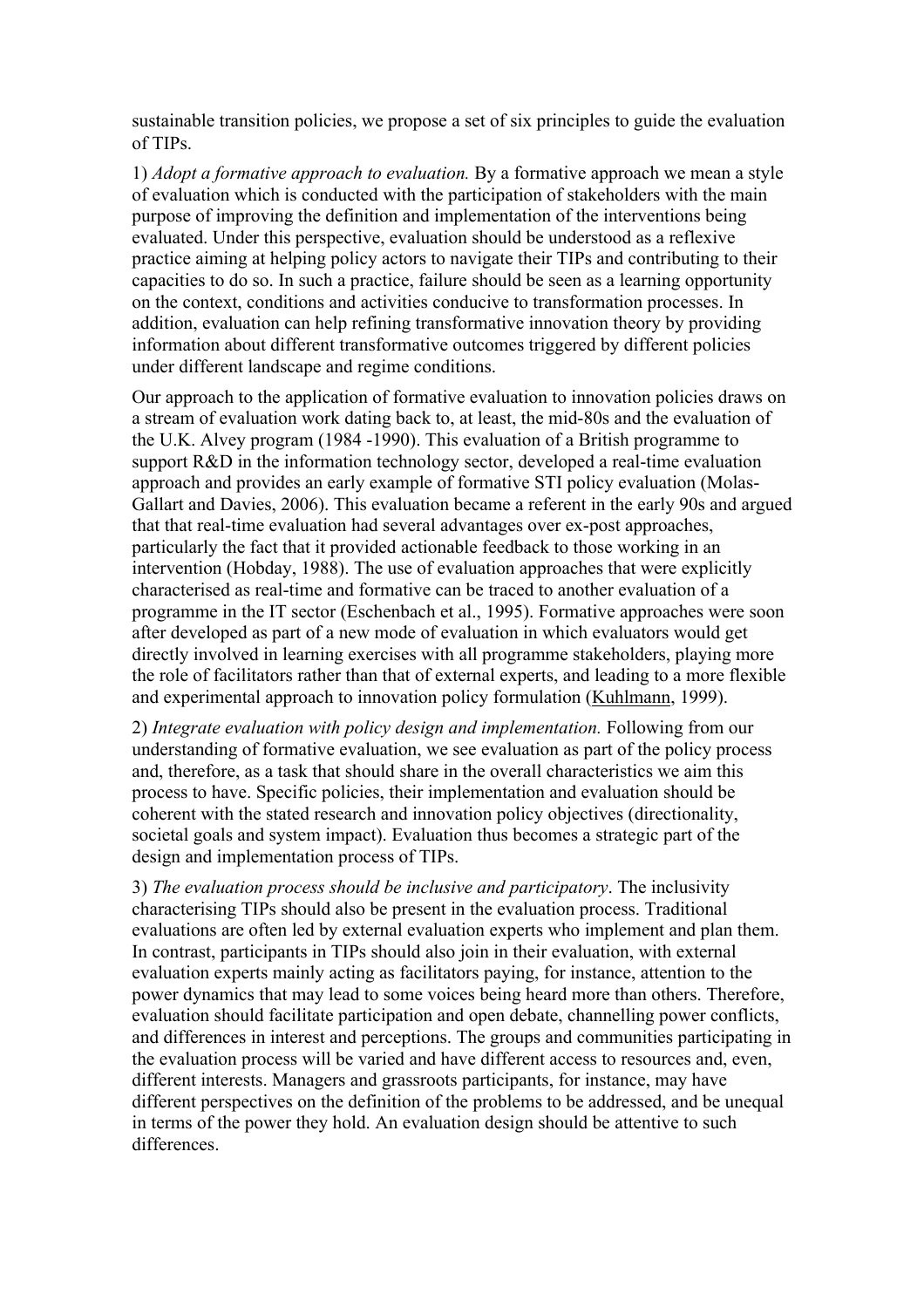4) *Use a mix of methods and techniques.* Rather than being driven by formalised standard protocols, evaluation practice needs to be adaptable and flexible, selecting different methods and techniques according to the policy context and its transformative nature. Quantitative techniques can provide synthetic assessments that allow for comparison across different units of assessment, and can provide, under specific conditions, robust assessments of the net impact of an intervention. Yet, the assessment of social and environmental impact is difficult to be achieved with 'standard' indicators. This difficulty is in part attributable to the nature of social values, which are often linked to incommensurable dimensions and perceived differently depending on cultural background and personal preferences. In these situations, qualitative methods can provide a better approximation to impact assessment by providing a fined-grained, contextualised description of transformative outcomes through detailed narratives. Finally, participatory techniques can help increase participation and inclusiveness of the evaluation process.

5) *Use a nested approach to assess multi-level TIPs.* TIPs can operate at different levels. Niche projects are local initiatives attempting to generate or support a specific niche. Programmes may bring together several niche projects and will seek to develop links and relationships among them that will facilitate scaling up. Finally, several programmes can combine with other policy in policy-mixes which aim to realise sociotechnical system change. Impact understood as transformation of a socio-technical system cannot accrue from a single niche-level experimental policy. Each small-scale experiment can contribute to socio-technical change, and such contribution can be enhanced by combining them with those of other experiments grouped in policy programmes. Each policy level can be evaluated, but our expectations of what the policy can be achieve will differ according to its level, and yet such expectations should be coherent across levels. The outcomes that are pursued at project level form part and contribute towards outcomes and impacts pursued at programme and policy-mix level. The outcomes achieved at each level achievement are nested within and will contribute towards those of the higher level. This view leads to a nested approach to evaluation that will refer to the generic "Theory of Change" described below.

6) *Use a flexible Theory of Change (ToC)*. Many evaluations use "Theories of Change" to structure their work. The Theory of Change approach to policy evaluation has a long history. The term was coined by Carol Weiss who recommended to identify potential causal models of the programmes, and defined ToCs as 'the chain of assumptions explaining how activities lead step by step to the expected outcomes' (Weiss, 1998, p. 2). Building on Weiss, Connell and Kubisch (1998) define a ToC approach as a systematic and cumulative study of the links between activities, outcomes, and contexts of the initiative. We do not understand these links as a simple cause-and effect relationship, since contexts, activities and outcomes are co-evolving. A ToC is typically defined by policy stakeholders and starts by identifying the main changes that an intervention is aiming to achieve. Policy goals are therefore defined as changes to a baseline situation. Next, participants work backwards from such intended changes to identify the processes that will lead to them, and how these processes will be triggered by the intervention. In this way stakeholders, with the help of evaluation experts, produce an expected process linking the activities<sup>4</sup> triggered by an intervention with its

<sup>4</sup> Such activities are the direct consequence of the inputs that an intervention brings to bear. ToC practitioners often use the term "structure" to refer to the wider set of resources that can be called upon to achieve project goals Cohen, S. and Franco, R. (1992) *Rationalising social policy: evaluation and*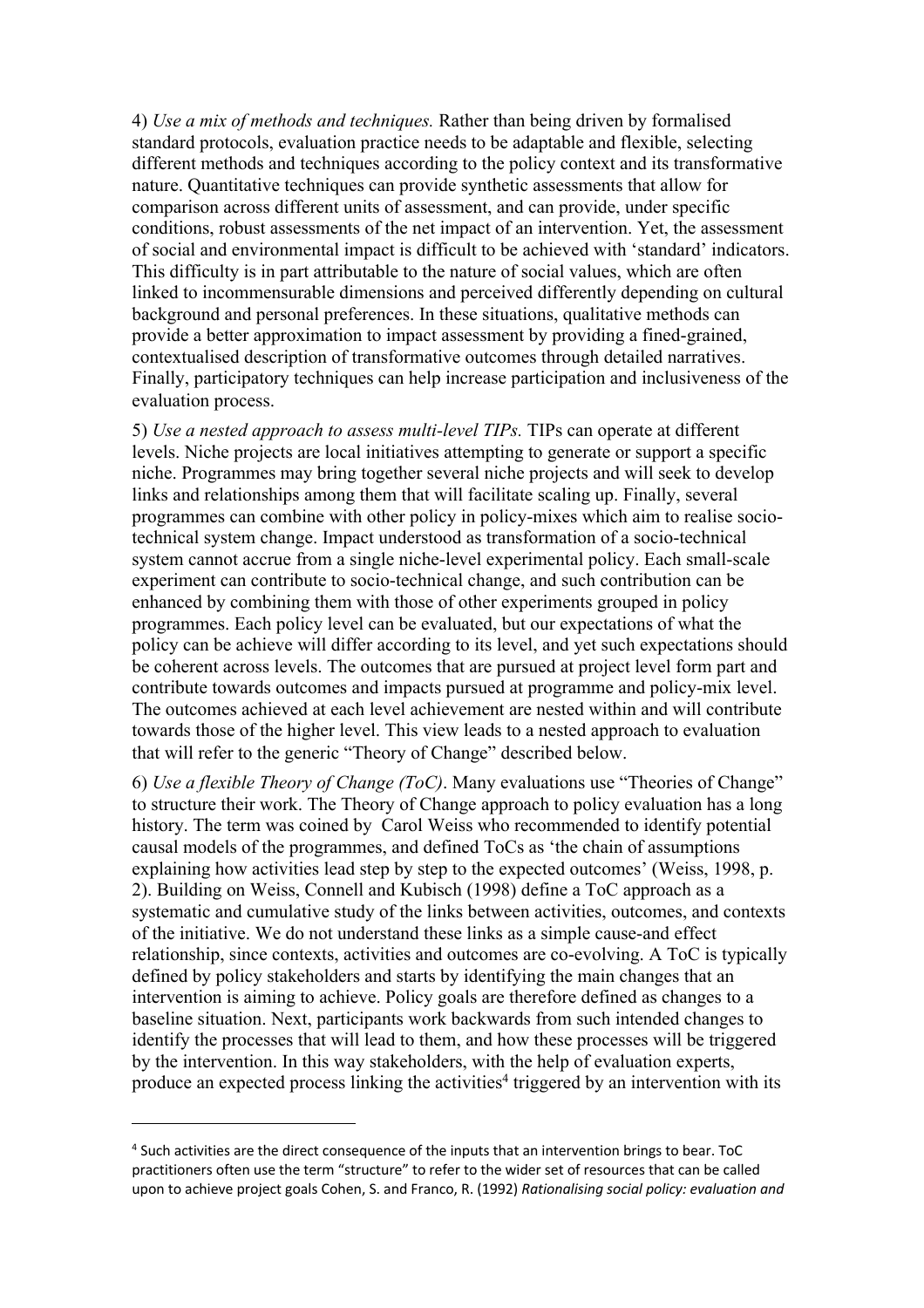results. Our ToCs will be *flexible,* implying that they should not be understood as a fixed causal chain between inputs, activities, transformative outcomes and impacts, but rather they can be revisited and redefined as a result of the formative evaluation process. The ToCs will be used to foster learning (first and, specially, second order<sup>5</sup>) and reflexivity among participants and to help asses if the policy is contributing to move towards its objectives. Following ToC conventions, we will distinguish five elements, which we will align with the Multi-Level Perspective in transitions theory.<sup>6</sup>

- Context: the background "socio-technical landscape" influencing socio-technical regime change, but which is not directly addressed by the intervention
- Inputs: the resources available to actors to enact change, including the inputs provided by the policy intervention
- Activities: the interventions which together constitute the experiment. These activities are linked to:
- Transformative outcomes in three areas drawing upon MLP: 1) Building and nurturing of niches; 2) expanding and mainstreaming niches; 3)opening up and unlocking regimes. All these outcomes are identifiable in individuals, groups and organisations involved in the experiment, they relate to the change of rule-sets.
- Impact: the emergence of a new, sustainable socio-technical system(s) that will deliver on the ultimate policy goals in terms of reduction of inequality, CO2 reduction, air pollution etc.

The focus on transformative outcomes is a key element in our method and is linked to our theoretical understanding of TIPs (Schot et al., 2019). We argue that there are three main transformative processes in the transition from a local niche where new sustainable socio-technical environment emerges to the change in socio-technical regime: (1) Building or constructing the niches; (2) accelerating their growth and expansion and embedding them in the regime, and (3) opening up the existing regime, destabilising their practices and unlocking path dependencies. The three groups of transformative outcomes mentioned above mirror these three processes. Schot et al. (2019) have identified and defined in detail 12 different types of transformative outcomes, four in each of these 3 groups. A summary of this typology can be found below in Table 1. When co-constructing the ToCs with experiment participants we will identify how the expected outcomes can be mapped against these 12 types.

*viability.* Santiago: CEPAL.. Structural elements include the budget and the human resources available to support a programme, its planning, method and operational principles, and the norms under which the intervention operates.

 $<sup>5</sup>$  The possibility of reviewing and changing the ToC is a natural consequence of our emphasis on second-</sup> order learning as one of the objectives of the evaluation process. Second order learning implies the revision of original assumptions, values and objectives and therefore a possible redrafting of the original ToC.

 $6$  The distinction between outputs, outcomes and impacts is very common in evaluation, although the specific definitions can vary somewhat. For instance, Boekholt et al. (2014) define outputs as the direct results generated by the intervention, outcomes as the immediate benefits for the beneficiaries of the intervention, and use the term "impact" to refer to the wider effects on society.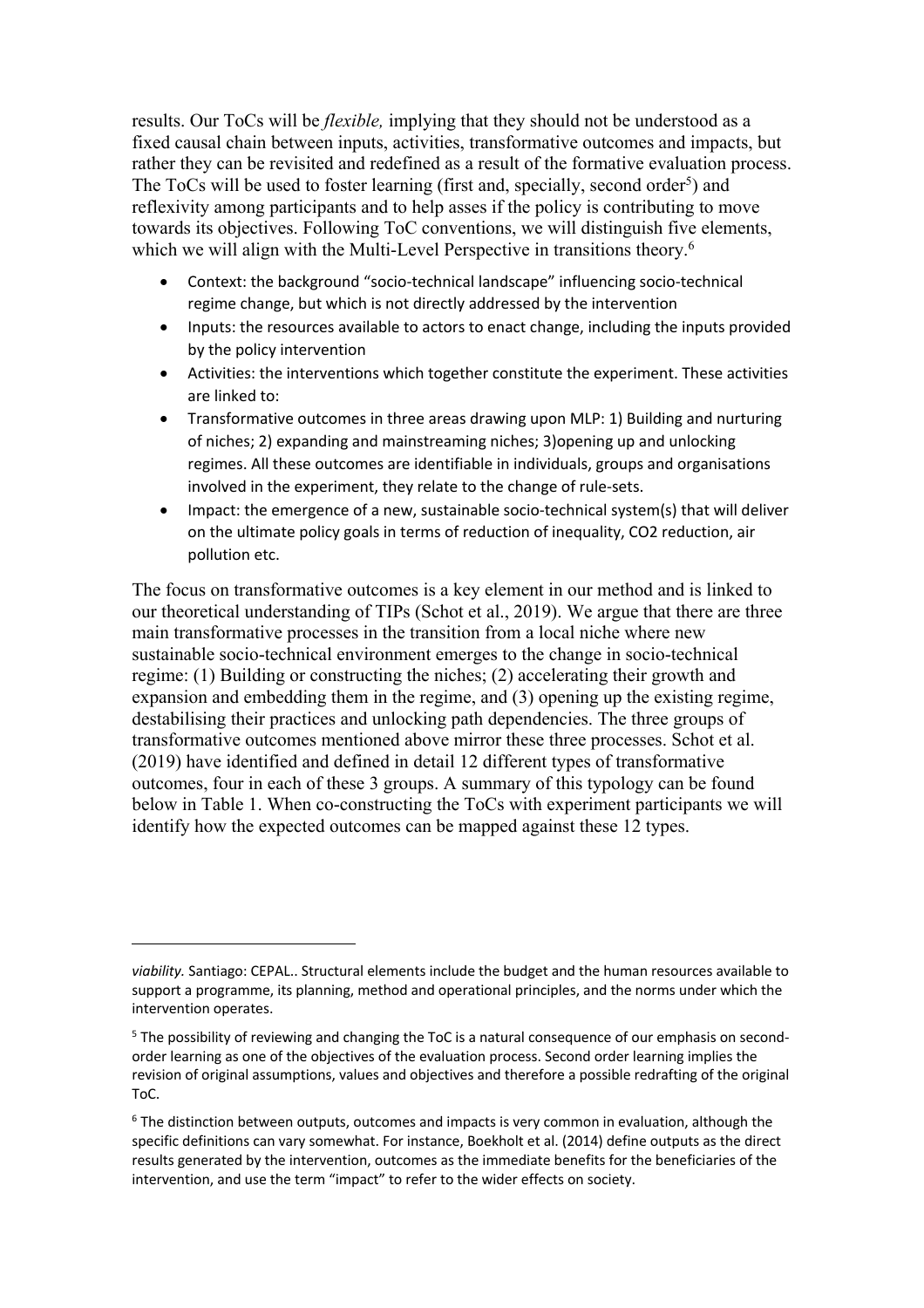*Table 1 Twelve types of transformative outcomes, adapted from Schot et al. (2019), 2019; Ghosh et al. (Forthcoming) Ghosh et al, forthcoming*

| <b>Niche building</b>                                  |                                                                                                                                                                                                                                                                                                                     |
|--------------------------------------------------------|---------------------------------------------------------------------------------------------------------------------------------------------------------------------------------------------------------------------------------------------------------------------------------------------------------------------|
| Shielding                                              | Offering protection for niche experiments and normalizing these protection<br>measures. Protection can be offered through subsidies but also market<br>benefits, such as a VAT exemption, or cultural protection by trying to change<br>the meaning or perceptions of a specific solution through a media campaign. |
| Learning                                               | First order (optimising existing behaviour) and second order (changes in<br>frames and assumptions) in or across several system dimensions (science,<br>technology, innovation; markets; culture & symbolic meanings; industrial<br>strategy)                                                                       |
| Networking                                             | Participation in the niche of a wide range of diverse stakeholders Diversity<br>in terms of niche and regime actors, and in terms of regime dimensions                                                                                                                                                              |
|                                                        | Building and strengthening ties among actors in a niche                                                                                                                                                                                                                                                             |
|                                                        | Creation of a community of practice ensuring resource mobilisation                                                                                                                                                                                                                                                  |
|                                                        | Emergence of intermediaries in facilitating the above                                                                                                                                                                                                                                                               |
| Navigating<br>expectations                             | Creating space for voicing new and alternative expectations and bridging the<br>diversity of expectations building a shared vision.                                                                                                                                                                                 |
| Niche expansion and embedding                          |                                                                                                                                                                                                                                                                                                                     |
| Upscaling-Increasing<br>user adoption                  | Spread of the adoption of new practices and rules, bandwagon effect.                                                                                                                                                                                                                                                |
| Replication                                            | Replication of niche conditions in different contexts                                                                                                                                                                                                                                                               |
|                                                        | Adaptation of a niche in a different locality                                                                                                                                                                                                                                                                       |
| Circulation                                            | Circulation of ideas, people, tacit knowledge, rules across niches and<br>system dimensions<br>Emergence of system intermediaries                                                                                                                                                                                   |
| Institutionalization<br>(formal and informal<br>rules) | Developing standard definitions, narratives, regulations and preferred<br>types of behaviours, beliefs and values                                                                                                                                                                                                   |
|                                                        | Establishment of certification schemes, protocols                                                                                                                                                                                                                                                                   |
|                                                        | Development of a mature market niche                                                                                                                                                                                                                                                                                |
| Opening up and unlocking regimes                       |                                                                                                                                                                                                                                                                                                                     |
| Destabilising and<br>de-aligning<br>regimes            | Disrupt policy frameworks and governance arrangements taking advantage of<br>tensions between regime dimensions                                                                                                                                                                                                     |
|                                                        | Phasing out of policies and implementation of other policies disrupting the<br>dominant socio-technical system                                                                                                                                                                                                      |
| Unlearning and deep<br>learning of regime actors       | Second order learning among regime actors - change existing values and<br>beliefs                                                                                                                                                                                                                                   |
|                                                        | Unlearning routines based on existing skills and capabilities                                                                                                                                                                                                                                                       |
|                                                        | Emergence of new policy assumptions                                                                                                                                                                                                                                                                                 |
| Empowering niche-<br>regime interactions               | Creation of formal and informal linkages between niche and regime actors<br>Emergence of intermediators facilitating such linkages                                                                                                                                                                                  |
| Changing<br>perceptions of<br>landscape<br>pressures   | Regime actors develop new interpretations of the nature and consequences of<br>trends (such as climate change, loss of biodiversity, pollution, rising inequality,<br>digitalization, urbanisation) and shocks                                                                                                      |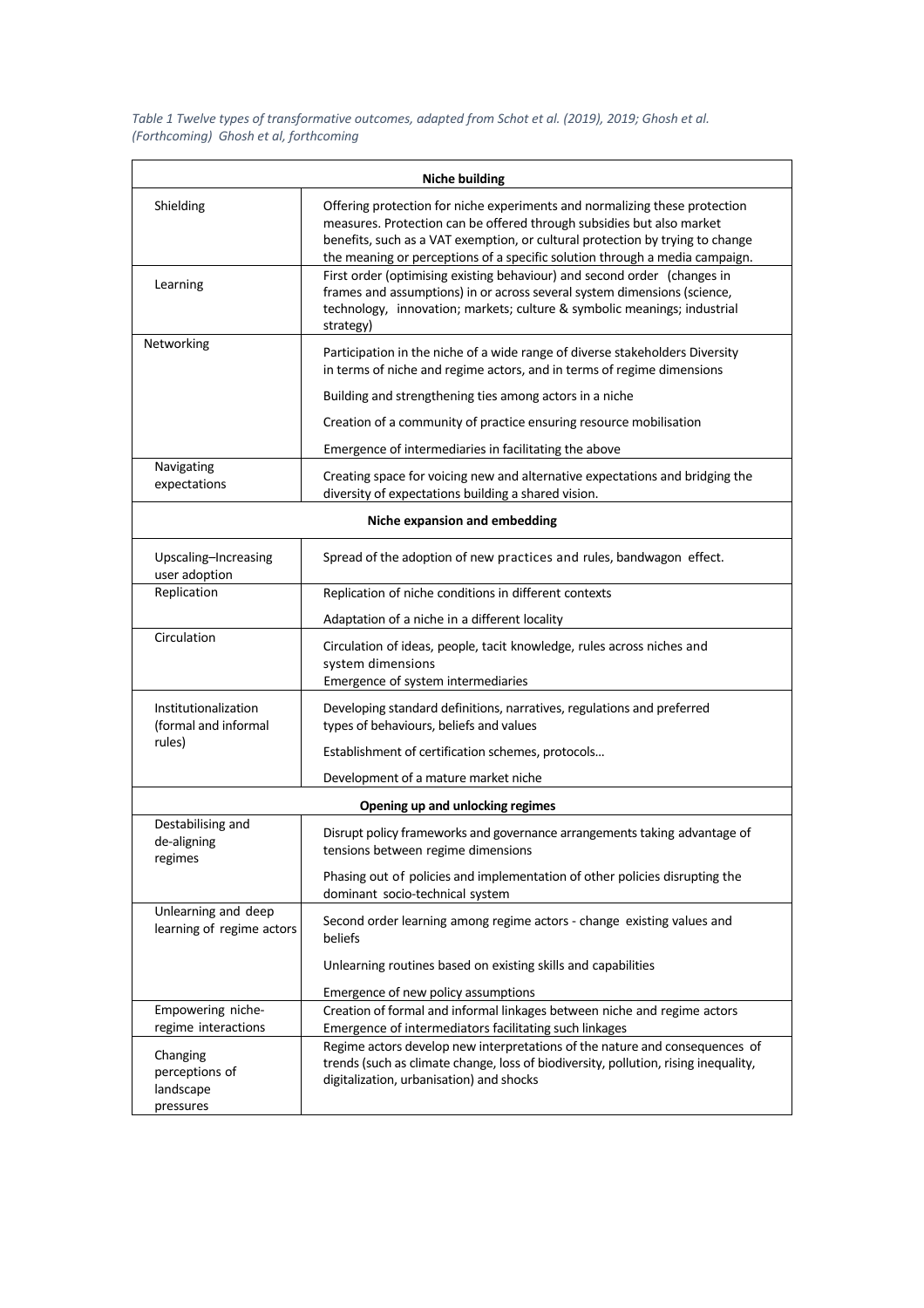#### 4.2. Building ToCs for TIPs´

#### 4.2.1 A generic ToC

As described in section 3, Transformative Innovation Policies are informed by transitions theory and, in particular its multi-level perspective. Although the specific ToC that will be built for each project, programme or intervention will be designed by project participants to address the specific circumstances in which the policy is operating and its specific objectives, not all participatory policy designs will lead to TIPs. In the approach, we advance that a TIP needs to respond to the characteristics detailed in section 3 and, among them, be in conversation with the main tenets of the Multi-Level Perspective to socio-technical transitions. In other words, MLP provides a generic ToC that acts as a keystone for the initial definition of specific (project or programme level) flexible ToCs. We do expect and welcome that in this process specific choices are made, and participants will blend and overlay their own implicit or explicit ToC with one in which transformative outcomes are given a central role.

Our generic ToC first states that addressing current societal challenges like climate change or the Sustainable Development Goals requires a change of socio-technical system. Processes leading to such changes have three components: niche building, expansion and de-stabilisation of regimes, which all can be developed through EPEs. If successful, the EPEs will turn into drivers of transformation, and altering the sociotechnical system into new configurations that respond to the societal challenges being addressed.

#### 4.2.2. A three-step sequence to build specific ToCs

The generic ToC provides a frame to understand the location and ultimate logic of specific EPEs. Yet there is a lot of variation in potential EPEs, and they need to defined with their specific objectives and immediate context and challenges in hand. TIP relies on a set of interrelated EPEs operating at different levels: different STI projects often defining local experiments operating in local niches, and strategies to deepen and scale up the niches, by combining related sets of projects grouped in STI programmes, or, more ambitiously, combining different sets of policies, not only STI ones, but also sectoral ones, such as energy, transport, healthcare, and food policies. Such a policy mix would allow to target all system dimensions, including ones related to the market structure, governance, culture and industry structure. The processes, timelines and immediate objectives of each initiative are different. TIP policy requires the definition and implementation of specific policies at each level of intervention and of the interactions among them. STI projects and programmes can be enacted by dedicated ministries and/or government innovation agencies, and research councils, or by sectoral ministries or agencies who have incorporated a STI function, for example medical STI activities are often carried out by dedicated actors. Each specific ToC will define the inputs (resources), activities and outcomes of a specific intervention taking into account its level.

We propose three steps to develop a specific ToC.

1) Identify the level of the TI experiment (EPE) and the main actors involved. We distinguish three main levels:

Projects defined as experiments to stimulate transformations and address social and ecological challenges. .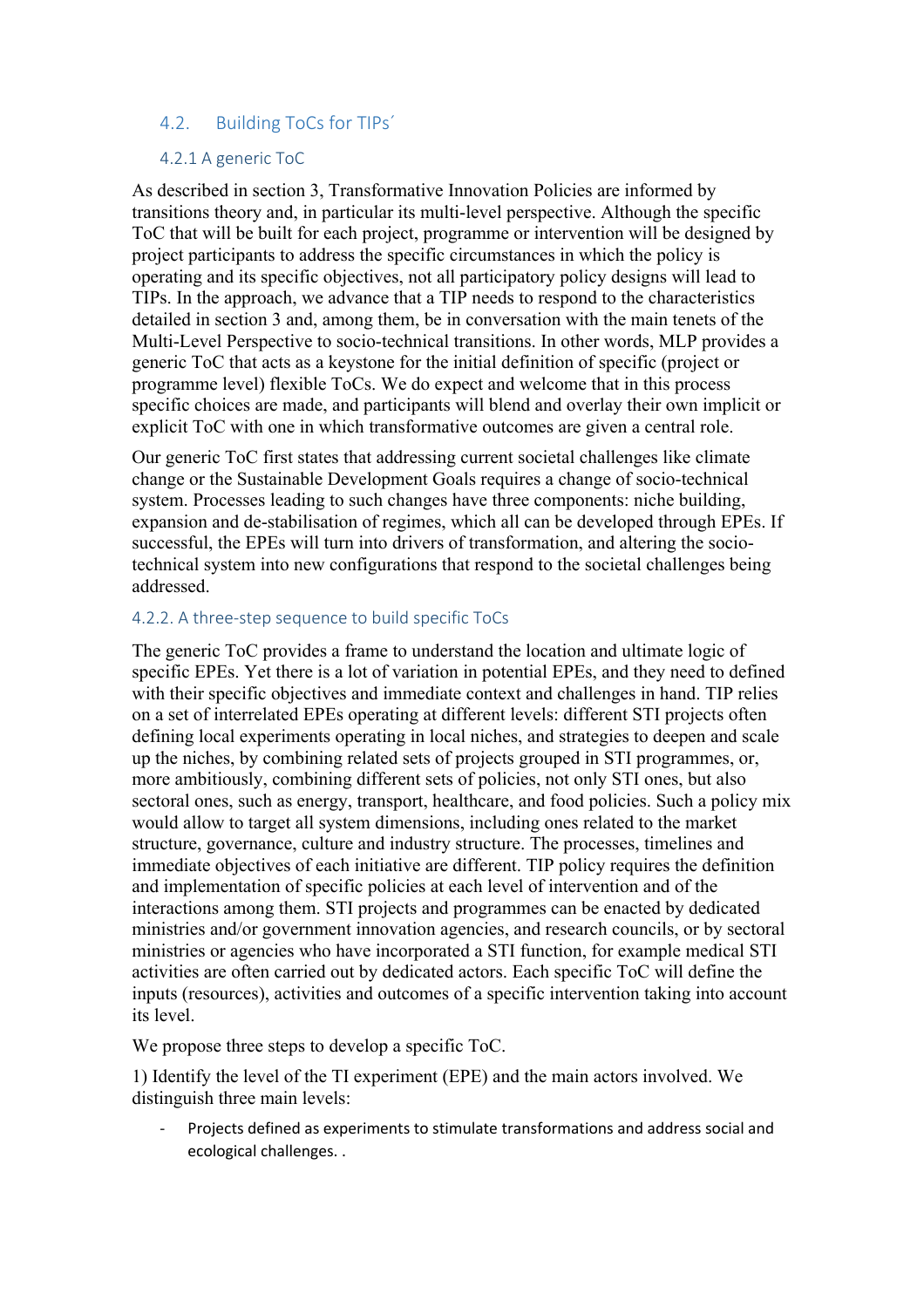- Programmes linking several of such projects to enhance synergies and generate a wider scale & scope for working on transformations.
- Policy mixes constituted bringing together science, technology and innovation (STI) projects and programmes with other sectoral policies targeting different dimensions of specific socio-technical systems.

2) Identify the key evaluative dimensions to be assessed. These will be different depending on the levels above: project, programme or policy-mix.

At the project level, we distinguish:

- The inputs needed to carry out the project (human, financial, material, organizational, etc.).
- The activities the project aims to carry out.
- Outcomes: the main transformative outcomes generated directly by the STI experiment, typically we expect these to focus more on shielding, learning, networking, and expectation dynamics thus Niche Building Transformative Outcomes, but others may well come into view (see Table 1 above)
- Impacts: projects are the first step in a long chain of events leading to systemic impacts in the form of socio-technical transitions, but, typically, a specific project in itself cannot cause such impact; therefore, project-level evaluations will not normally aim at identifying systemic impacts.

At the programme level, we distinguish the following:

- The inputs needed to carry out the programme (human, financial, material, legal, organizational, etc.) including the inputs invested in all the specific projects conforming the programme and those required for programme level activities (management, coordination, niche protection and empowering, etc.)
- The activities the programme aims to carry out. These include not only a wide range of projects, but also activities at the programme level to enhance synergies.
- Outcomes: at the programme level the transformative outcomes observed will be the sum of those generated by the projects and programme activities. We expect that STI programmes are in a position to enable more circulation, replication, upscaling and institutionalisation, thus niche expansion and embedding" transformative outcomes. (see above Table 1).
- Impacts: akin to the project level, STI programmes on their own will seldom generate changes in socio-technical regimes within the scope and timeframe of a programme.

At the policy-mix level we distinguish:

- All the inputs (resources) invested to achieve a socio-technical transition, including those invested through STI programmes and those invested in accompanying, complementary sectoral policies.
- How the different programmes and policies interact among each other and complement other initiatives oriented to protecting, nurturing and empowering the project experiments (including changes in regulations, institutional adaptations, etc.)
- Outcomes: in addition to the outcomes generated by the policies and programmes integrating the policy mix, we would expect the combination and interaction among transformative programmes to contribute to all outcomes, but specifically also to generate outcomes related to the opening up and unlocking of regimes (disruption of policy framework and governance arrangements in the dominant regime, second-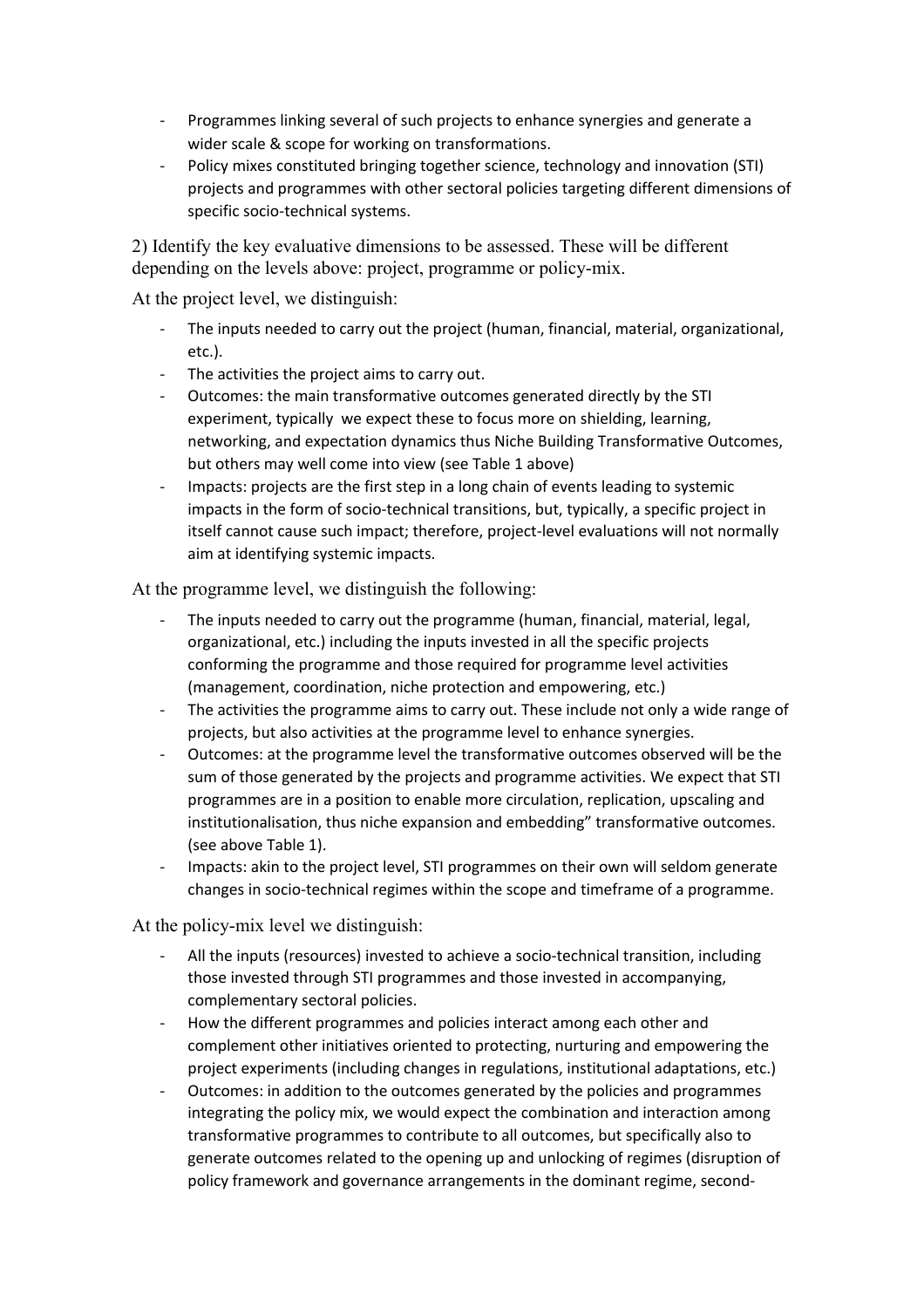order learning among their actors, etc.), therefore shaping communities and groups outside those directly involved at the STI project and programme levels

- Impacts: emergence of new, sustainable socio-technical regimes that can be traced back to activities generated by the policy-mix under assessment. The new regimes will be characterised by substantial reductions in the use of fossil fuels, reductions in emissions, new industrial structures and patterns of consumption supported by changed cultural practices and assumptions.

3) Define a specific ToC consistent with the generic ToC, specifying the pathways that are expected to link the different dimensions defined above; i.e., how the inputs and activities are expected to bring about transformative outcomes. This is a creative process in which context specific TOC aspects are reinterpreted and reframed through drawing on the generic ToC. The main aim of this exercise is to build a ToC aiming at transformation, and by doing so overcoming the transformational failure of many STI policies. Ultimately, we may also want to link outcomes to impacts, e.g. how all outcomes will be combined to help generate a change in various socio-technical systems. For this step we may need new theory and method development, for example using socio-technical scenarios and Deep Transition thinking (Schot and Kanger, 2018). Each participant may implicitly or explicitly hold a different ToC in mind. From a formative evaluation perspective, one of the roles of the evaluators is to enable and facilitate a discussion on the different interpretations, and reach a broad-based agreement on an initial ToC than can be modified during the evaluation process. The definition of ToCs and their use in evaluation should involve a broad range of stakeholders, and their selection is an important part of the evaluation process: selected stakeholders should have legitimacy to participate in the evaluation process and the evaluation process, in order to be useful, should be sensitive to the different needs and values of the participants.<sup>7</sup>

## 5. The implications of our approach

In this section we provide a brief illustration of the differential implications of applying our approach to a transformative innovation programme that had already been implemented and assessed. The case is a long-term project on circular economy in the emerging Forest Chemistry sector, funded by the Swedish Innovation Agency (Vinnova) Challenge-Driven Innovation (CDI) programme. The case was selected together with the partner, with the objective of illustrating the value-added of our approach, particularly by comparing it to the evaluations of the programme that had been undertaken and considering the results achieved by the programme under transformative lenses.

We first present the characteristics of the CDI programme in the context of Sweden's needs for transforming the industry and the business sector in a sustainable way and present the specific project with its transformative goals. We then compare our approach to the archetypical evaluation approach that was used for the project and

 $7$  'Responsiveness' Abma, T. A. (2005) 'Responsive evaluation: Its meaning and special contribution to health promotion', *Evaluation and Program Planning,* 28, pp. 279-289. is a term that has been used to refer to evaluations that are sensible to the needs of the different actors involved into the policy intervention.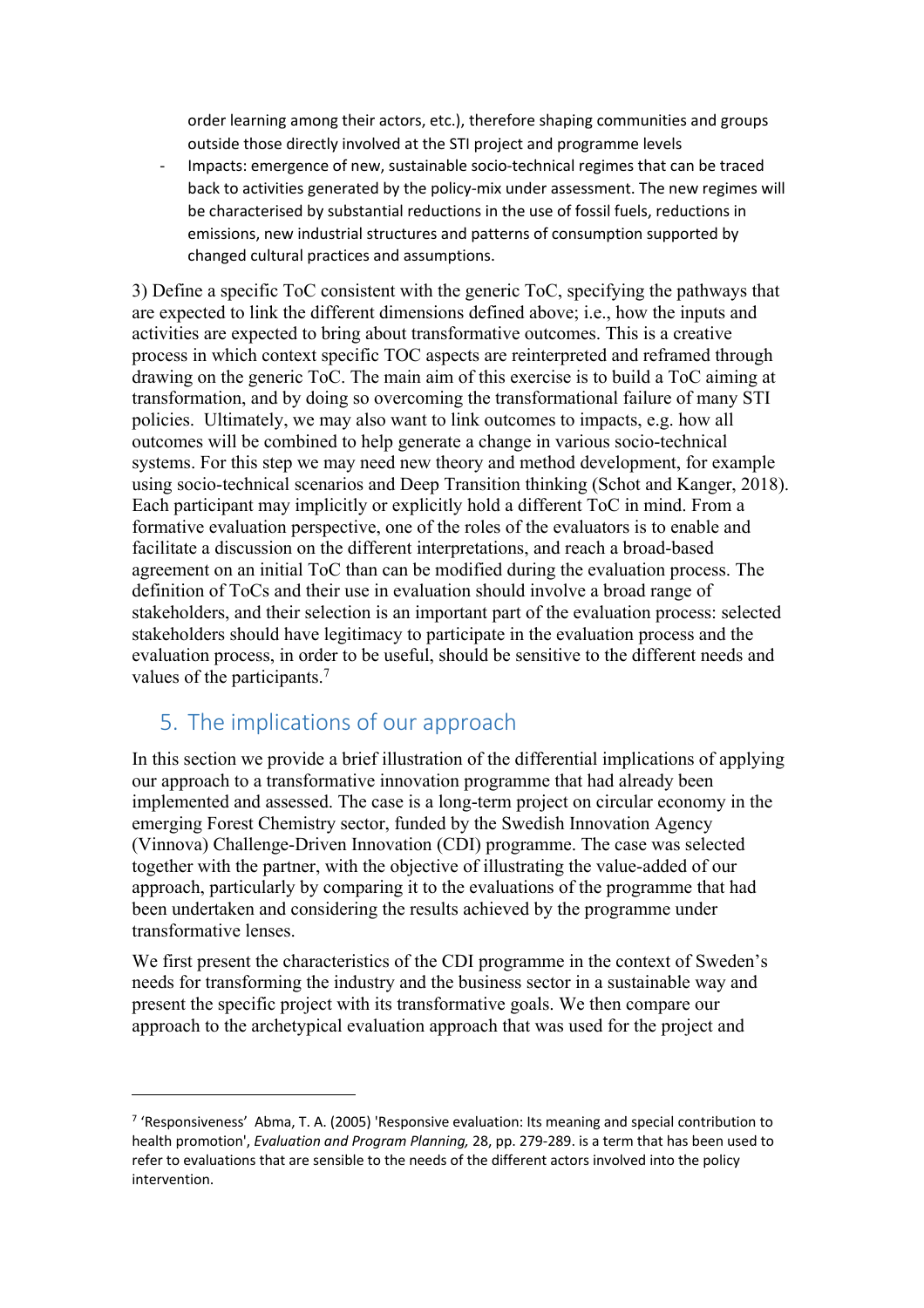highlight how our formative evaluation framework could enhance socio-technical transformation.

#### 5.1. The Swedish Challenge-Driven Innovation programme

The origin of the CDI programme lies in the 2009 Lund Declaration and the need to move the Swedish STI system towards flexible approaches able to tackle current societal challenges. Vinnova launched the programme in early 2011 with the main purpose of converting societal and environmental challenges into opportunities for economic growth. CDI focused on four related areas: Information Society 3.0, Sustainable Attractive Cities, Future Healthcare, and Competitive Production. "These were all areas in which Sweden had both a strategic interest and a good innovation track record" and where "advances in the development of adequate solutions to many societal problems will need to be made" (OECD, 2016).

The impact goals of the CDI programme aimed at generating solutions for both sustainable growth and internationalisation of Swedish technology. In operational terms, the programme sought to improve coordination and mobilisation amongst business actors, and promote cross-sector collaboration and user- and demand-driven innovation initiatives. Each project had to illustrate its impact logic according addressing specific challenges in line with the programme's objectives. The CDI programme funded projects following a stage-gate process based on three stages: initiation, collaboration and follow-up. The projects were thus assessed before being allowed funding for scaling up in the subsequent stage.

The CDI programme displayed several of the characteristics of a TIP. For instance, Smallman argued that it had "[…] generated a shift in the funding organisation, away from an unspoken focus on technical innovations to a much broader concept of innovation" and that "[…] working practices at Vinnova have also changed as a result of the programme. The range of stakeholders who receive funding from Vinnova has widened, dialogue and collaboration between officers in various departments has increased and the organisation has taken up the important focus on societal challenges" (Smallman, 2018, p. 250). Fuenfschilling et al. (2017) performed a review of the CDI programme under the lens of transformative change and highlighted that it showed several transformational features such as the focus on innovation beyond technology (e.g. social and organisational innovation), on solving social and environmental problems, on the inclusion of new types of actors, and on learning. Despite the experimental nature of the programme, these scholars also highlighted that the current traditional evaluation schemes available are suited neither to support constant reflection and deep learning from the activities nor to track progresses towards socio-technical transformation. The overall impression is that the projects addressed niche-building processes more than accelerating and embedding niche innovations or destabilising existing socio-technical regimes. The involvement of different types of partners in the projects is likely to be recognised as a success of the CDI programme, especially for companies and research institutes, but the inclusion of other actors (universities, users) could have been more intense, especially in terms of systemic integration (OECD, 2016).

We can hypothesize that the failure of the programme to progress towards the embedding and acceleration of transformative innovations could have been, at least, partially addressed had the evaluation processes adopted the formative approach suggested here, instead of the traditional summative methods required to implement a stage-gate approach. To illustrate how this could have been done, we use the case of the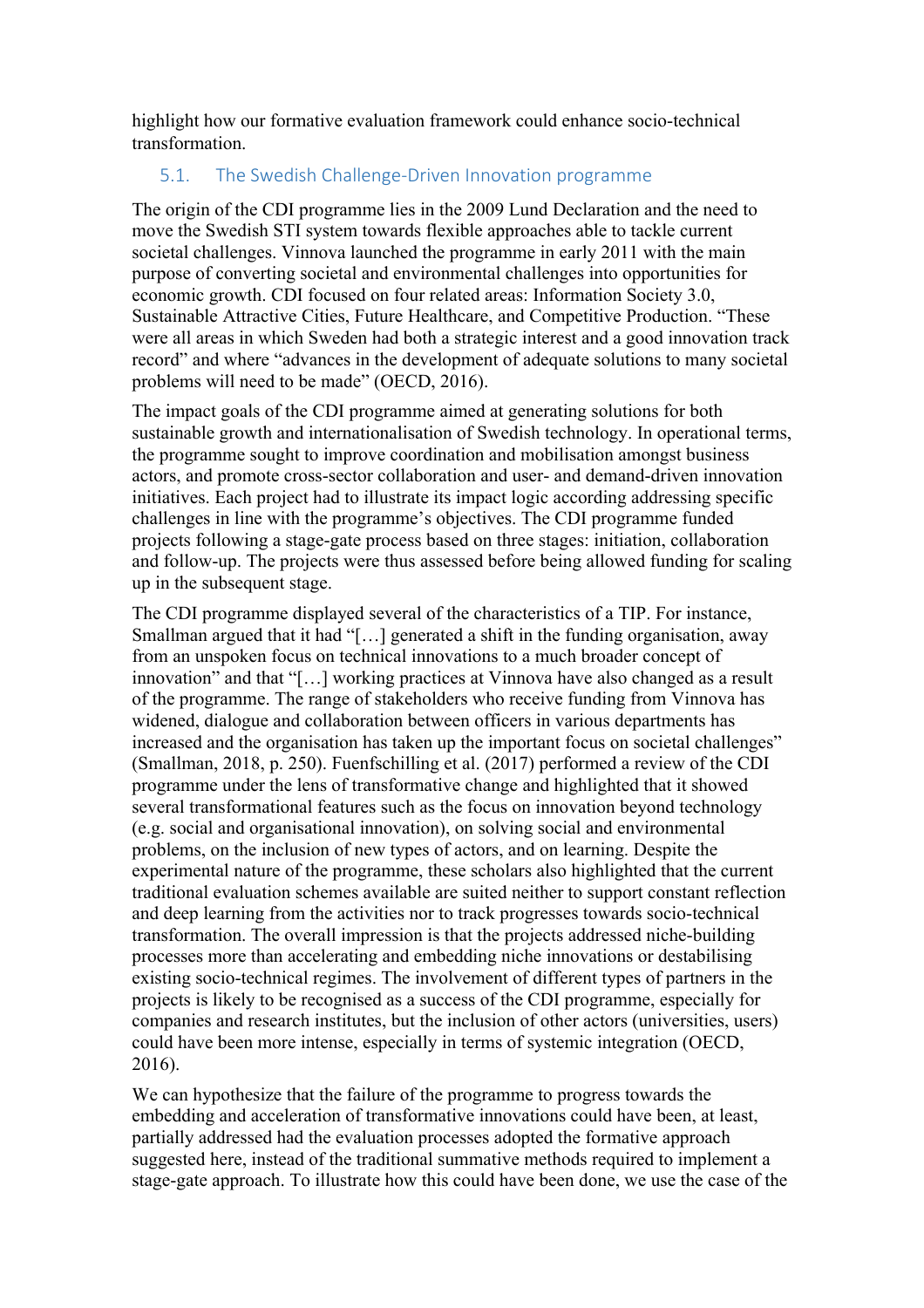Forest Chemistry project funded by the CDI programme, already reported by Fuenfschilling et al. (2017).

#### 5.2. The Forest Chemistry project: an innovation journey

'Forest Chemistry' is a project funded by Vinnova's CDI Programme within the area 'Competitive Production'. It took place between 2011 to 2017, and developed through the three-stages that the CDI programme envisaged: the Forest Chemistry (*Skogskemi*) projects I and II, and the Forest Methanol (*Skogmetanol*) project. The aim of the Forest Chemistry projects was developing new technologies for producing 'green chemicals' using the residues of the purification of raw materials by the forestry industry firms. The main technological objective was the development of a system by which the methanol generated by sulphate pulp mills dedicated to paper production is used for purifying NOx emissions in the local chemical industry. Underpinning this circular economy model there is a vision of socio-technical transformation: there was a need to establish new links between paper pulp mills and the chemical industry and such links require interventions at different levels. For instance, government subsidies would be required for the price of the methanol supplied to the chemical industry to be attractive.

The systemic nature of the endeavour is exemplified by the variety of participants in the project and the need to establish new links among them. Participants included sulphate pulp mills, chemical companies and a 'Support Platform' formed by Vinnova policymakers, researchers, local associations of green activists, workers from the companies, and representatives of the forest and chemical industries.

The participants evolved through different project stages:

- In Stage I, the project included only the leader organisation, Processum Biorefinery development, a subsidiary organisation of the RISE Research Institute of Sweden group.
- In Stage II, it included a wide network of organisations; mainly, publicly owned companies from the chemistry cluster of the Stenungsunds region (western Sweden) and the forest industry from north eastern Sweden, and also public organisations including universities.
- In Stage III, the network was reduced to a small group of public companies and institutes who decided to continue with the experiment.

The project started with a preliminary study on the components present in forest raw material and its potential use in the chemical industry. Based on its results, RISE Processum pursued increased co-operation between forest and chemical industries to identify chemicals, processes and value chains with large potential. Therefore, in the first stage (November 2011 – Mar 2012) the project focused on knowledge generation, identifying three value chains with the greatest technological and market potential for Sweden: methanol, butanol and olefins. In Stage 2 (Aug 2012 – Nov 2014), pre-feed, system analyses and technical evaluations were performed leading to a focus on the development of technology for cleaning the methanol from stripper gases. A new company joined the consortium in this phase: a sulphate pulp mill that had a high emission of NOx gases, and therefore a need for an improved cleaning process. In the third stage (May 2015 – Jun 2017) the project reached maturation. In 2015, the consortium included five actors operating in different stages of the value chain for cleaning stripper gases in methanol: research organisations, equipment suppliers,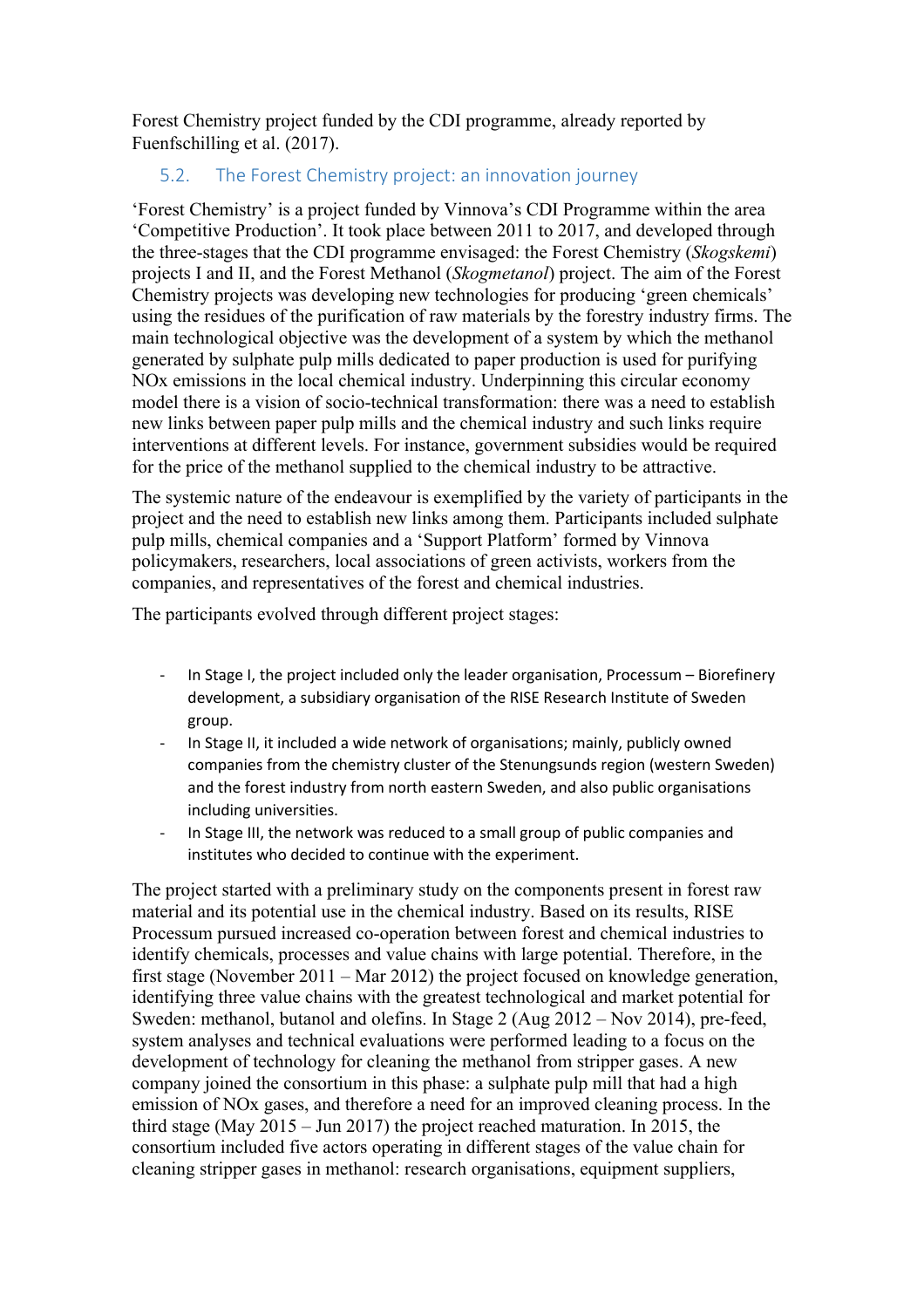sulphate pulp mill and an organisation representing end customers. In 2016, the consortium achieved the demonstration of a flexible pilot equipment designed by the equipment supplier and installed on the sulphate mill. A 1,000 hours of continuous operation test showed that the pilot equipment obtained results in line with the lab environment and that the purification process worked (NOx emissions were significantly reduced, almost enough to use the methanol as a green input chemical). However, in 2017 the utility equipment manufacturer decided to sell the technology.

According to Vinnova representatives, the project suffered from a series of obstacles and bottlenecks that are common in this type of projects and partnerships. There were coordination difficulties and lack of communication among subprojects and partners. Partners from different sectors did not reach a common understanding on the long-term tasks and goals of the project. Therefore, although short-term commitment to the project was successful, the project could not ensure the long-term engagement of participants.

#### 5.3. The evaluation approach

Despite its experimental nature, the Forest Chemistry project followed a linear approach from design to implementation, with limited opportunities to diversify project options and redefine arrangements. Broad and deep expectations played a key role in the first stages of the projects (Allmér, 2017), but stage II was critical for project development as participants closed down alternative options for technology development. In so doing, techno-economic viability was the key evaluative criterion instead of other criteria linked to the social and environmental challenges faced. Broadening and deepening system networks was a concern throughout the project, as well as some form of learning, although second-order learning and reflexivity were not explicitly addressed. In short, although the Forest Chemistry project aimed at transformative change and displayed some of the TIPC features, there were key elements of its implementation that separated from the TIPC model. Paramount among them was the way in which evaluation was implemented.

The stage-gate mechanism led to a summative approach accompanies by tight timeframes, which many participants criticised: it encroached with the long processes of dealing with the regulatory and technical aspects of developing applications and hindered the broader involvement of civil society actors (Fuenfschilling et al., 2017). As a result, the easiest and more straightforward options tended to be chosen instead of pursuing riskier and potentially transformative alternatives.

Another problem was the existence of different and, sometimes, competing expectations and visions among partners. Allmér (2017) argues that the support the project gave for options with the most credible expectations of financial benefit and scaling up potential, was opposed by the chemical companies. To an extent, this occurs because of defective feedback mechanism during project implementation leading to choice that were not consistent with initial expectations and visions, and left no scope for questioning, in a participatory and reflexive way, the assumptions behind the choices made.

A formative evaluation based on the participatory design and adaptation of a ToC consistent with TIPC principles would have helped address these gaps. A formative approach permits to manage expectations and visions of the emerging network since the very beginning and to express them through a flexible ToC, designed and adapted by means of participatory techniques. This ToC can then be used for developing indicators; but it must be noted that these indicators are the result of a reflexive process in which the goals and the process leading to them are defined first, and from them the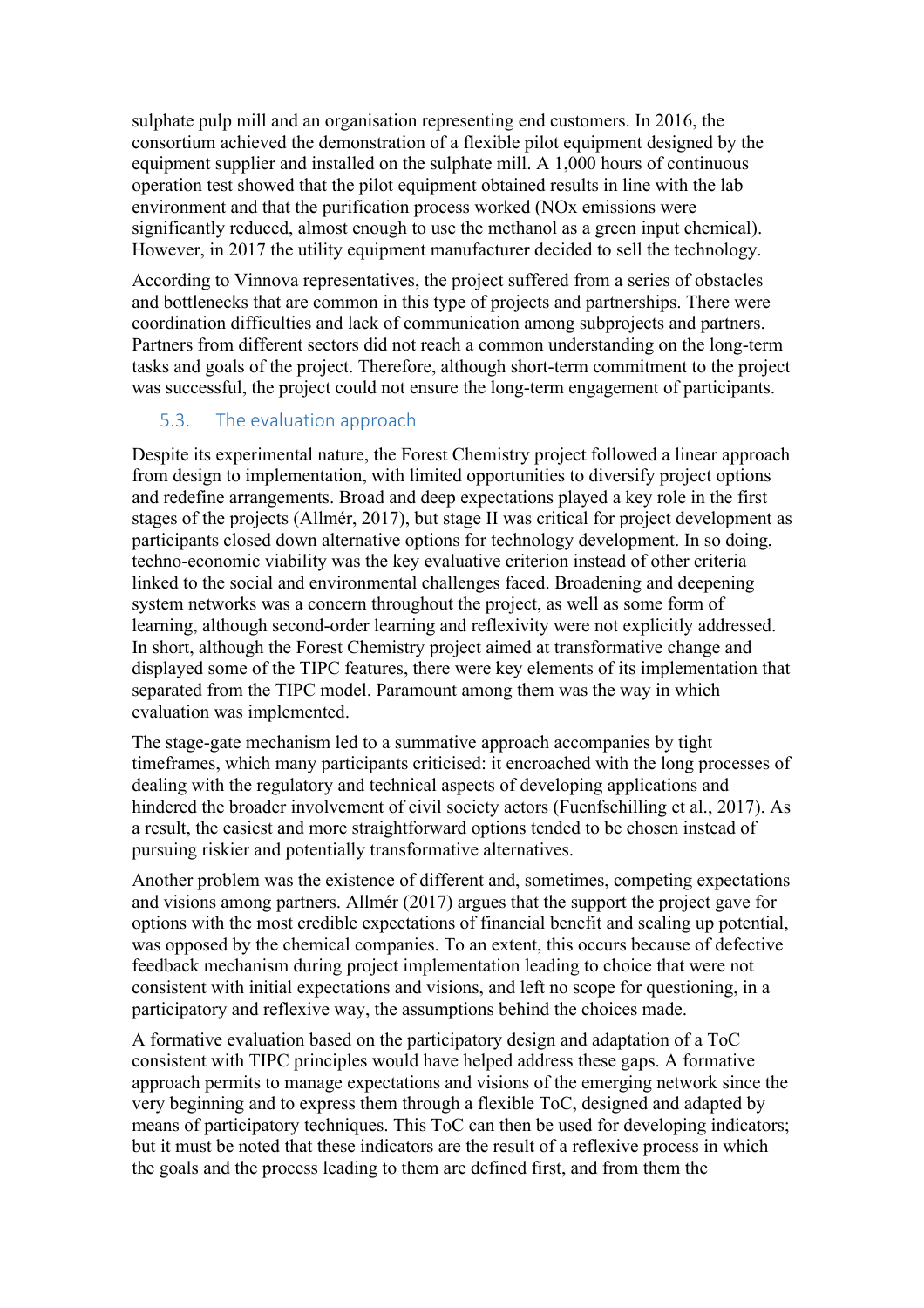participants define the properties that the project aims to change. Observable indicators that adequately reflect this processes need then to be identified. Note that this process is very different from the requirement to find easily quantifiable and difficult to "game" indicators, which can also allow a comparative measure (usually against a benchmark) of project achievements. These latter indicators are needed to make "stop-go" decision at the stage gate, and can be typically found in measures of technical or financial performance. Yet, transformative policies need to be guided by more complex sociotechnical achievements which can seldom be rendered by easily measurable and comparable indicators. In a formative approach the indicators, linked to the ToC, will be use to inform assessment by the project participants of the degree to which they are making progress into the desired trajectory of change (instead of being used by external actors as an objective measure on which to base funding decisions).

If we look into the Forest Chemistry project goals and context, we can draw a simple ToC that could have been used as the foundation for the development of the specific ToC by project participants. This transformative ToC would have integrated the participants' narrative for change within the broader ToC of the CDI programme and its vision for socio-technical transformation. It would have established expected interconnections among a set of elements like the following.

- Context:
	- o Social and political pressure on use of fossil fuels given climate change, pollution and sustainability concerns
	- o SDGs (e.g. 9 Industry and infrastructure; 12 Responsible production and consumption, 13 Climate action) and Swedish strategy on SDGs
	- o Expected rising price of fossil fuels
	- o Rising interest in bio-based raw materials
	- o Declining returns of forestry industry
	- o High NOx emissions from Forestry
- Inputs/Resources:
	- o Funding by CDI Programme
	- o Other forms of support from Vinnova
	- o Leadership of Rise Processum
	- o Cross-sectoral network of scientists and technicians
	- o Positive expectations towards bioeconomy
	- o Previous collaboration in preceding projects (Vinnväxt)
- Activities:
	- o Networking and knowledge exchange
		- § Broadening and deepening network of chemical companies using purified methanol as an input
	- o Identifying potentially beneficial value chains
	- o Pre-Feed-studies and system analyses
	- o R&D on pulp mills
	- o Technical and economic evaluations
	- o Pilot equipment testing
- Transformative outcomes:
	- o Increased knowledge of the sustainability implications of paper production and use (first-order learning)
	- o Networking through the participation in the project of a wide range of diverse stakeholders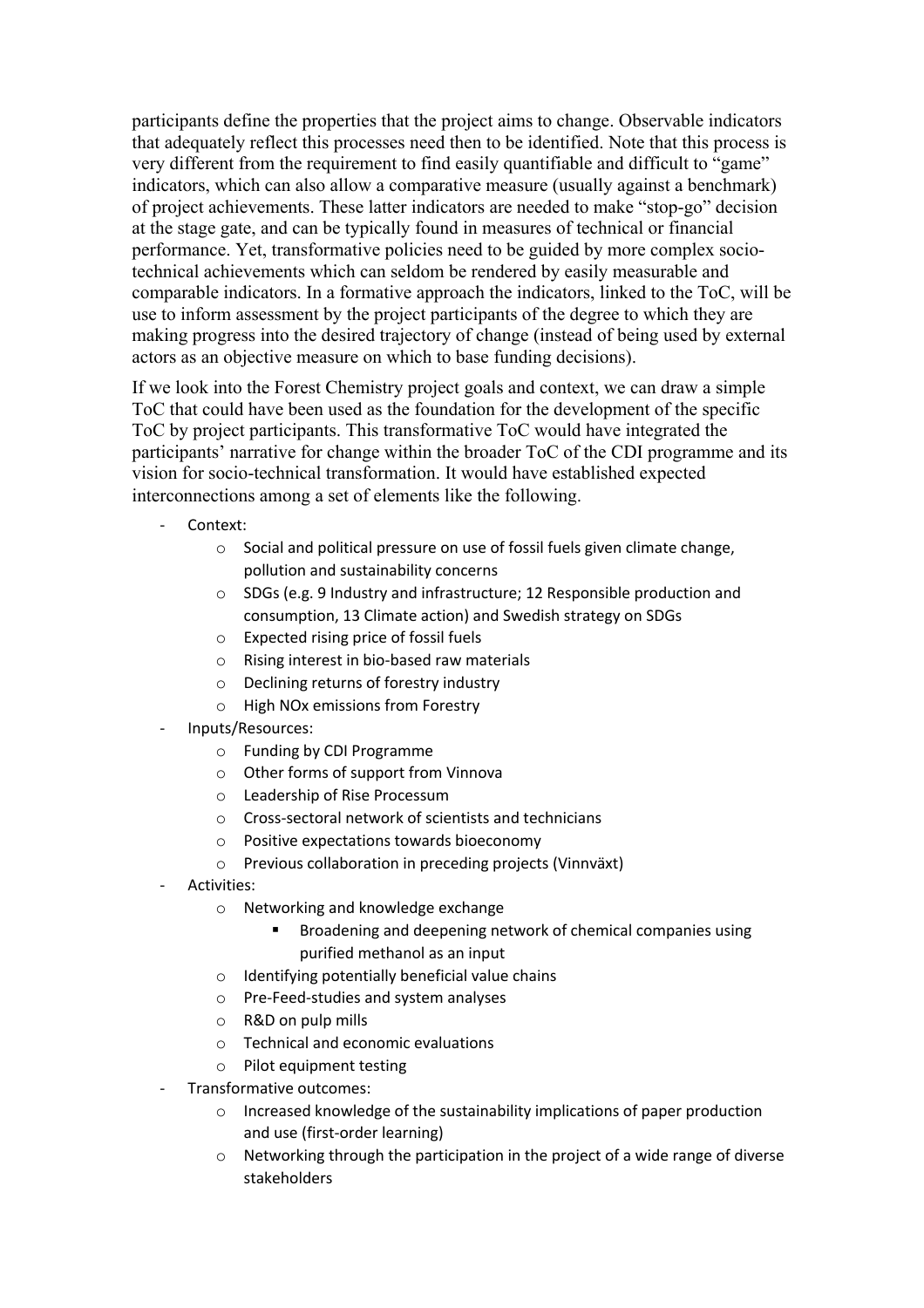- Expected impacts:
	- o Reduced environmental impact through reduced NOx emissions, and reduction of greenhouse gases
	- o Reduced emission-related costs for sulphate pulp use.

To build such a ToC using in an inclusive, participative way and to use it as a formative evaluation tool to enhance the probability of a programme to generate or contribute towards transformative change is much more complex than assessing the success of the project by measuring it against a limited set of technological performance indicators.<sup>8</sup> Although both approaches can be called "evaluations", there is little in common between them: they have different objectives, the communities involve are different as they are the processes and methods used. The formative approach we proposed can be seen as a tool for continuous policy design and implementation that attempts to preserve and pursue the systemic transformative goals that the policy is seeking.

#### 5. Conclusions

We have argued that an evaluation approach for TIPs needs to be formative, aiming to improve the definition and implementation of the interventions under evaluation and involving the policy participants. This requires evaluation to be conducted in real-time, as a form of constructive monitoring. To be able to assess in real-time the degree to which the interventions are progressing towards the achievement of long-term systemic goals, the evaluation approach needs to be underpinned by both generic and specific 'Theories of Change' (ToCs). To enable reflexivity such ToCs need to be flexible, and should be revisited as part of the formative, real-time evaluation processes. The approach proposed includes a three-step procedure to build and revise the specific ToCs required to guide the evaluation process.

Although ToCs are common in policy evaluation in other domains (for instance in development), they were seldom used in the evaluation of innovation policies. Our interaction with STI policymakers suggested the importance to anchor evaluation on a generic ToC that would help build a common rationale and theory-base justification for TIPs: a stylised view of the transformative change processes derived from transitions theory (Grin et al., 2010, Markard et al., 2012). The resulting approach is innovative and provides an answer to the problem of assessing the downstream contributions and impact of current policy interventions, in a way that is coherent with TIPs principles.

In conclusion, we argue that, instead of acting as a perfunctory check at specified points of the project, TIP evaluation at its most effective should be a key element of the policy definition and implementation process, across different policy levels. As shown with the example of the Forest Chemistry project, the level of effort required for this type of evaluation is of a different order of magnitude from the evaluative analysis that supports the archetypical approach to summative evaluation. Yet, the role and function of these types of evaluation are very different: in our formative approach evaluation is part and parcel of a different way of defining and implementing policy, through which the

<sup>8</sup> Even for an exploratory project of the kind described here, the assignment involved the review of 9 scientific and technical reports produced by the initiative and a one-day workshop in January 2019 with the participation of 6 Vinnova officials and 4 research team members.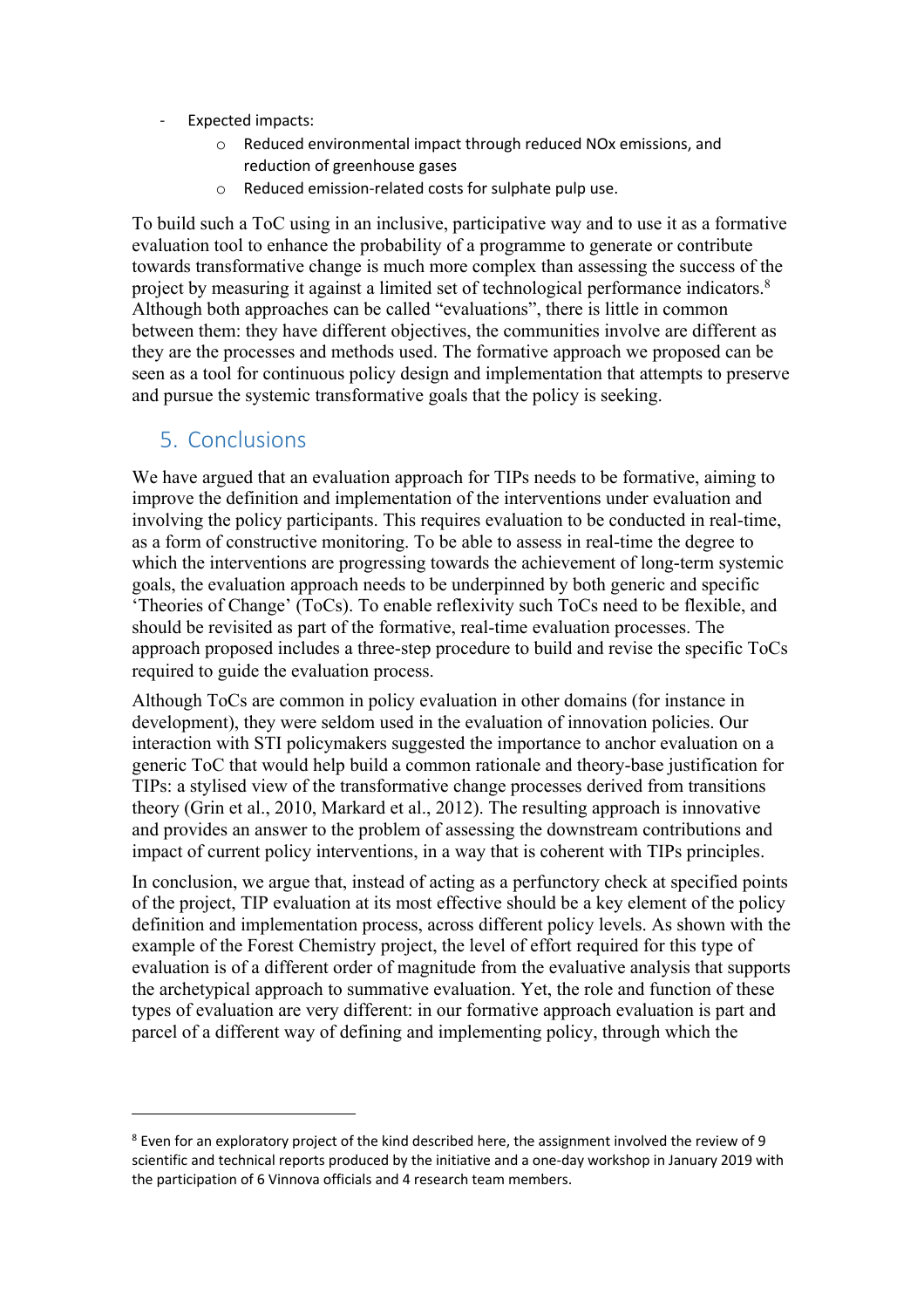different stakeholders in a policy monitor and reassess policy results as they happen. It is a form of Real Time monitoring<sup>9</sup> embedded in the policy process.

Developing a new approach for transformative evaluation is a reflexive, participatory process that is interwoven at all stages of the policy process. As the policy evolves and adapts, so will the evaluation. Ultimately, TIP experiments will need a new evaluative strategy that must be co-created through the same actors who conduct the policy experiments.

## References

- Abma, T. A. (2005) 'Responsive evaluation: Its meaning and special contribution to health promotion', *Evaluation and Program Planning,* 28, pp. 279-289.
- Allmér, C. (2017) *Expect the Unexpected. Differences in Vision and Expectation in the Developing Bioeconomy.* Master's, Lund University [Online] Available at: http://lup.lub.lu.se/luur/download?func=downloadFile&recordOId=8917414&fileOId= 8917415 (Accessed: 30 December 2019).
- Arkesteijn, M., van Mierlo, B. and Leeuwis, C. (2015) 'The need for reflexive evaluation approaches in development cooperation', *Evaluation,* 21(1), pp. 99-115.
- Arnold, E. (2004) 'Evaluating research and innovation policy: a systems world needs systems evaluations', *Research Evaluation,* 13(1), pp. 3-17.
- Belcher, B. M., Davel, R. and Claus, R. (2020) 'A refined method for theory-based evaluation of the societal impacts of research', *MethodsX,* 7, pp. 100788.
- Bos, B. and Grin, J. (2008) '"Doing" Reflexive Modernization in Pig Husbandry:The Hard Work of Changing the Course of a River', *Science, Technology, & Human Values,* 33(4), pp. 480-507.
- Caffrey, L. and Munro, E. (2017) 'A systems approach to policy evaluation', *Evaluation,* 23(4), pp. 463-478.
- Cohen, S. and Franco, R. (1992) *Rationalising social policy: evaluation and viability.* Santiago: CEPAL.
- Connell, J. P. and Kubisch, A. C. (1998) *Applying a Theory of Change Approach to the Evaluation of Comprehensive Community Initiatives: Progress, Prospects and Problems*: Aspen Institute.
- Daedlow, K., Podhora, A., Winkelmann, M., Kopfmüller, J., Walz, R. and Helming, K. (2016) 'Socially responsible research processes for sustainability transformation: an integrated assessment framework', *Current Opinion in Environmental Sustainability,* 23, pp. 1-11.
- Daniels, C., Schot, J. W., Chataway, J., Ramirez, M., Steinmueller, E. and Kanger, L. (2020) 'Transformative Innovation Policy: Insights from Colombia, Finland, Norway, South Africa and Sweden', in Cele, M.B.G., Luescher, T.M. & Fadiji, A.W. (eds.) *Innovation policy at the intersection. Global debates and local experiences*: HSRC Press.

<sup>&</sup>lt;sup>9</sup> Another example of real time "impact assessment" can be found in Joly, P.-B., Matt, M. and Robinson, D. K. R. (2019) 'Research Impact Assessment: from ex post to real-time assessment', *fteval Journal for Research and Technology Policy Evaluation*.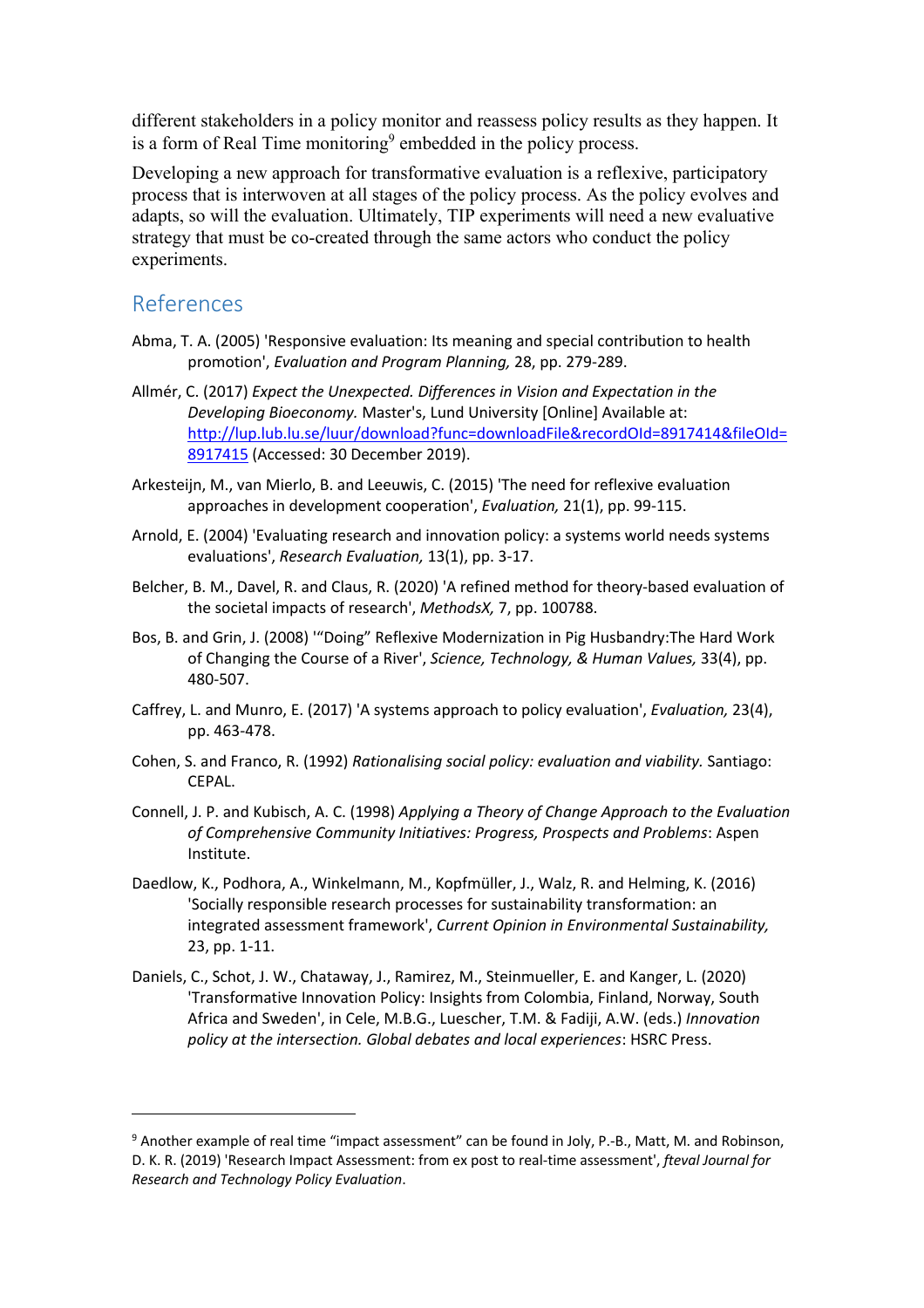- Earl, S., Carden, F. and Smutylo, T. (2001) *Outcome Mapping. Building Learning and Reflection into Development Programs.* Ottawa: International Development Research Centre.
- Edler, J., Ebersberger, B. and Lo, V. (2008) 'Improving policy understanding by means of secondary analyses of policy evaluation', *Research Evaluation,* 17(3), pp. 175-186.
- Eschenbach, R., Hafkesbrink, J. and Lütz (1995) 'Evaluation of hte Promotion of Precompetitive Research and Development Cooperation in the Case of Microsystems Technology (MST)', in Becher, G. & Kuhlmann, S. (eds.) *Evaluation of technology policy processes in Germany*: Springer-Science-Business Media, B.V., pp. 165-196.
- Fuenfschilling, L., Bauer, F. and Clemente, J. (2017) *Transformative Innvoation Learning History: Sweden. Challenge-driven Innovation: A new avenue for transformative policy at Vinnova*: Transformative Innovation Policy Consortium. Available at: https://www.tipconsortium.net/wpcontent/uploads/2019/05/TIPC Sweden\_InnovationHistory\_CDI\_Final-4.pdf.
- Geels, F. W. (2002) 'Technological transitions as evolutionary reconfiguration processes: a multi-level perspective and a case-study', *Research Policy,* 31(8), pp. 1257-1274.
- Geels, F. W. (2010) 'Ontologies, socio-technical transitions (to sustainability), and the multilevel perspective', *Research Policy,* 39, pp. 495-510.
- Geels, F. W. and Schot, J. (2007) 'Typology of sociotechnical transitions pathways', *Research Policy,* 36, pp. 399-417.
- Ghosh, B., Kivimaa, P., Ramirez, M., Schot, J. and Torrens, J. (Forthcoming) *Transformative Outcomes: Assessing and reorienting experimentation with transformative innovation policy*.
- Giddens, A. (1984) *The Constitution of Society. Outline of the Theoru of Structuration.* Berkeley: University of California.
- Grin, J., Rotmans, J. and Schot, J. (2010) 'Transitions to Sustainable Development: New Directions in the Study of Long Term Transformative Change', *Transitions to Sustainable Development: New Directions in the Study of Long Term Transformative Change*.
- Heiskanen, E. and Matschoss, K. (2018) 'Evaluating Climate Governance Experiments', in Turnheim, B., Berkhout, F. & Kivimaa, P. (eds.) *Innovating Climate Governance: Moving Beyond Experiments*. Cambridge: Cambridge University Press, pp. 182-200.
- Hildén, M., Jordan, A. and Rayner, T. (2014) 'Climate policy innovation: developing an evaluation perspective', *Environmental Politics,* 23(5), pp. 884-905.
- Hobday, M. (1988) 'Evaluating collaborative R&D programmes in information technology: the case of the U.K. Alvey programme', *Technovation,* 8, pp. 271-298.
- Holzer, J. M., Carmon, N. and Orenstein, D. E. (2018) 'A methodology for evaluating transdisciplinary research on coupled socio-ecological systems', *Ecological Indicators,* 85, pp. 808-819.
- Janssen, M. J. (2019) 'What bangs for your buck? Assessing the design and impact of Dutch transformative policy', *Technological Forecasting and Social Change,* 138, pp. 78-94.
- Joly, P.-B., Matt, M. and Robinson, D. K. R. (2019) 'Research Impact Assessment: from ex post to real-time assessment', *fteval Journal for Research and Technology Policy Evaluation*.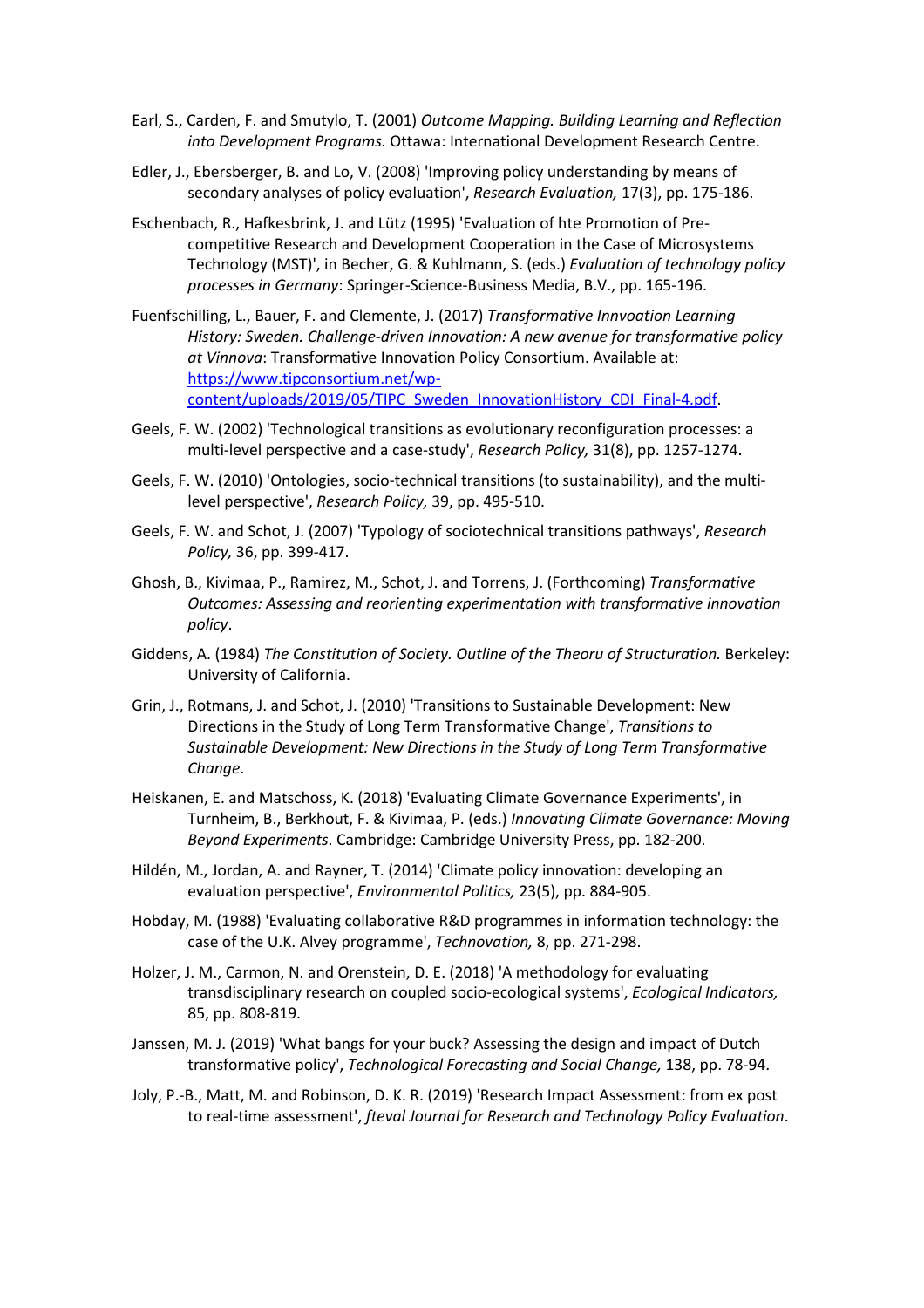- Kivimaa, P., Hildén, M., Huitema, D., Jordan, A. and Newig, J. (2017) 'Experiments in climate governance – A systematic review of research on energy and built environment transitions', *Journal of Cleaner Production,* 169, pp. 17-29.
- Kivimaa, P. and Kern, F. (2016) 'Creative destruction or mere niche support? Innovation policy mixes for sustainability transitions', *research Policy,* 45(1), pp. 205-217.
- Kuhlmann, S. (1999) 'Distributed intelligence: combining evaluation, foresight and technology assessment', *IPTS Report,* No. 40(Special Issue: Evaluation and Research Activities), pp. 16-22.
- Luederitz, C., Schäpke, N., Wiek, A., Lang, D. J., Bergmann, M., Bos, J. J., Burch, S., Davies, A., Evans, J., König, A., Farrelly, M. A., Forrest, N., Frantzeskaki, N., Gibson, R. B., Kay, B., Loorbach, D., McCormick, K., Parodi, O., Rauschmayer, F., Schneidewind, U., Stauffacher, M., Stelzer, F., Trencher, G., Venjakob, J., Vergragt, P. J., von Wehrden, H. and Westley, F. R. (2017) 'Learning through evaluation – A tentative evaluative scheme for sustainability transition experiments', *Journal of Cleaner Production,* 169, pp. 61- 76.
- Magro, E. and Wilson, J. (2013) 'Complex Innovation Policy Systems: Towards an Evaluation Mix', *Research Policy,* 42, pp. 1647-1656.
- Markard, J., Raven, R. and Truffer, B. (2012) 'Sustainability transitions: An emerging field of research and its prospects', *Research Policy,* 41(6), pp. 955-967.
- Molas-Gallart, J. and Davies, A. (2006) 'Program theories and evaluation practice: the experience of Science, Technology and Innovation policies in Europe', *American Journal of Evaluation,* 27(1), pp. 64-82.
- OECD (2016) *OECD Reviews of Innovation Policy: Sweden 2016*, Paris: OECD Publishing. Available at: https://www.tipconsortium.net/wpcontent/uploads/2019/05/TIPC\_Sweden\_InnovationHistory\_CDI\_Final-4.pdf.
- Popper, R., Velasco, G. and Popper, M. (2017) *CASI-F: Common Framework for the Assessment and Management of Sustainable Innovation, CASI project report. Deliverable 6.2*. Available at: http://www.casi2020.eu/library/deliverables/ (Accessed: 27 February 2018).
- Rotmans, J., Kemp, R. and Van Asselt, M. (2001) 'more evolution than revolution: transition management in public policy', *Foresight - The journal of future studies, strategic thinking and policy,* 3(1), pp. 15-31.
- Schot, J., Kivimaa, P. and Torrens, J. (2019) *Transforming Experimentation. Experimental Policy Engagement and their Transformative Outcomes*.
- Schot, J. and Steinmueller, W. E. (2018) 'Three frames for innovation policy: R&D, systems of innovation and transformative change', *Research Policy,* 47(9), pp. 1554-1567.
- Schot, J. W., Daniels, C., Torrens, J. and Bloomfield, G. 2017. Developing a Shared Understanding of Transformative Innovation Policy. *TIPC Research Brief.* Brighton.
- Schot, J. W. and Kanger, L. (2018) 'Deep transitions: Emergence, acceleration, stabilization and directionality', *Research Policy,* 47(6), pp. 1045-1059.
- Smallman, M. (2018) 'Citizen Science and Reponsible Research and Innovation', in Hecker, S., Haklay, M., Bowser, A., Makuch, Z., Vogel, J. & Bonn, A. (eds.) *Citizen Science: Innovation in Open Science, Society and Policy*. London: UCL Press.